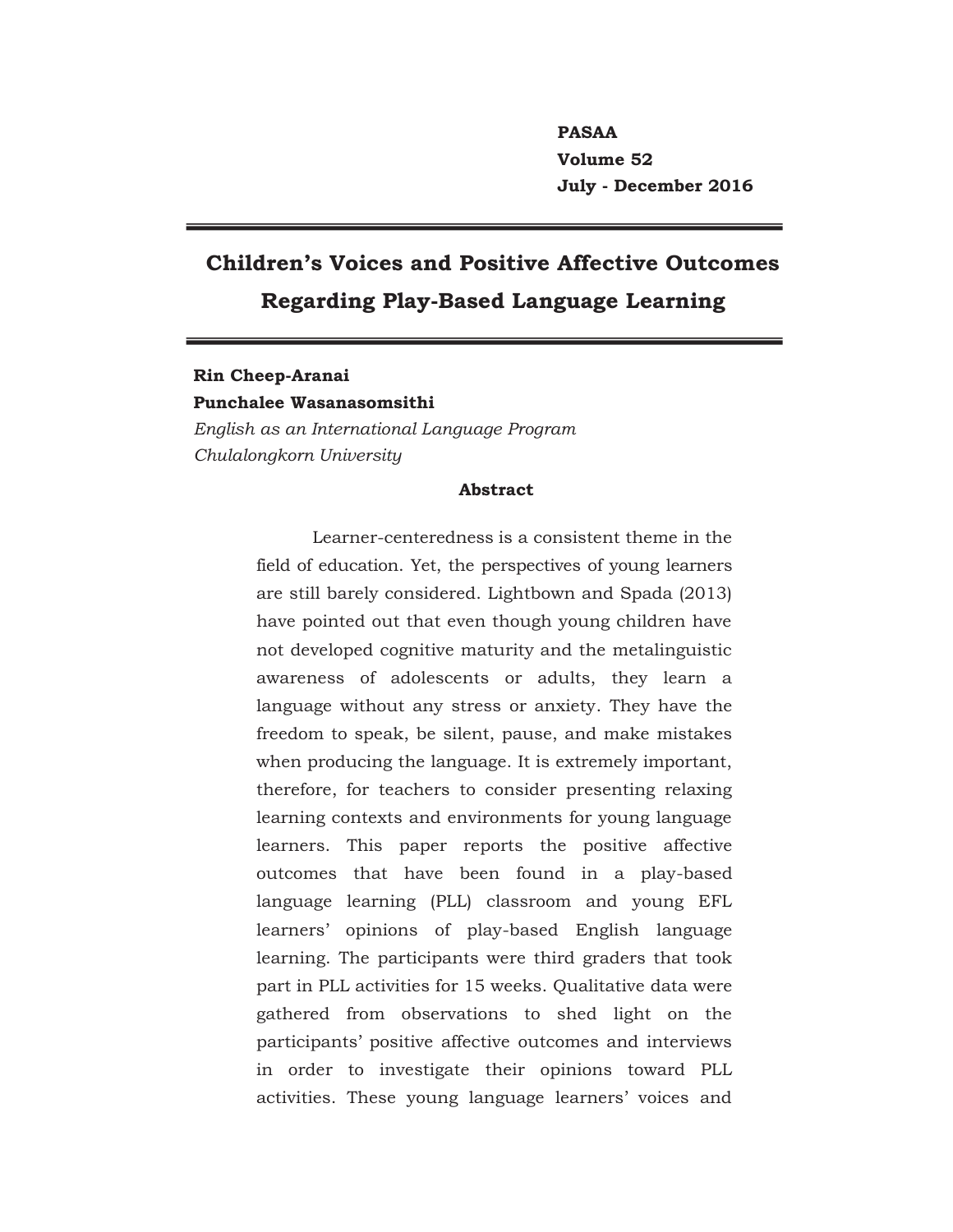reflections on the PLL activities provide a unique perspective on the usefulness of play activities integrated into young learners' classroom language learning.

**Keywords:** play-based language learning, oral language skills, positive affective outcomes, young Thai EFL learners

## **Introduction**

 Parents always have a sincere interest in and assumptions about arranging all kinds of activities for their children's physical, mental, social-affective, and language development. Many parents recognize the reasonability of making sure that their children learn effectively. One of the more effective ways for young children to learn is through play. Play is a way in which children are able to express explicitly what they are interested in, how they learn, and how they would like to learn. Generally, play involves physical and mental interaction with either the objects or the humans that the children play with (Vygotsky, 1967, as cited in Bodrova & Leong, 2007). While children are working with objects, they begin to figure out solutions to problems as well as interpret symbols. Exploration and first-hand experience are key features of physical play, by means of which children are encouraged to explore and later discover their abilities. Novack (1960), citing Dewey (1916), emphasized the child's right to an education whose curriculum is based on child-centered and hands-on experiential learning. With such experience, children understand both the product and the outcome of the learning and the ongoing processes of each learning step. In addition, when playing, young learners learn how to socialize and develop their interpersonal skills while working and interacting with others, which can simply be called cooperative learning (Richards & Rodgers, 2001). Additionally, van Kyuk (2005) sees play as a kind of extra support for children's education, such as language motives and play activities, and points out that play promotes the child's development, including cognitive, emotional, and physical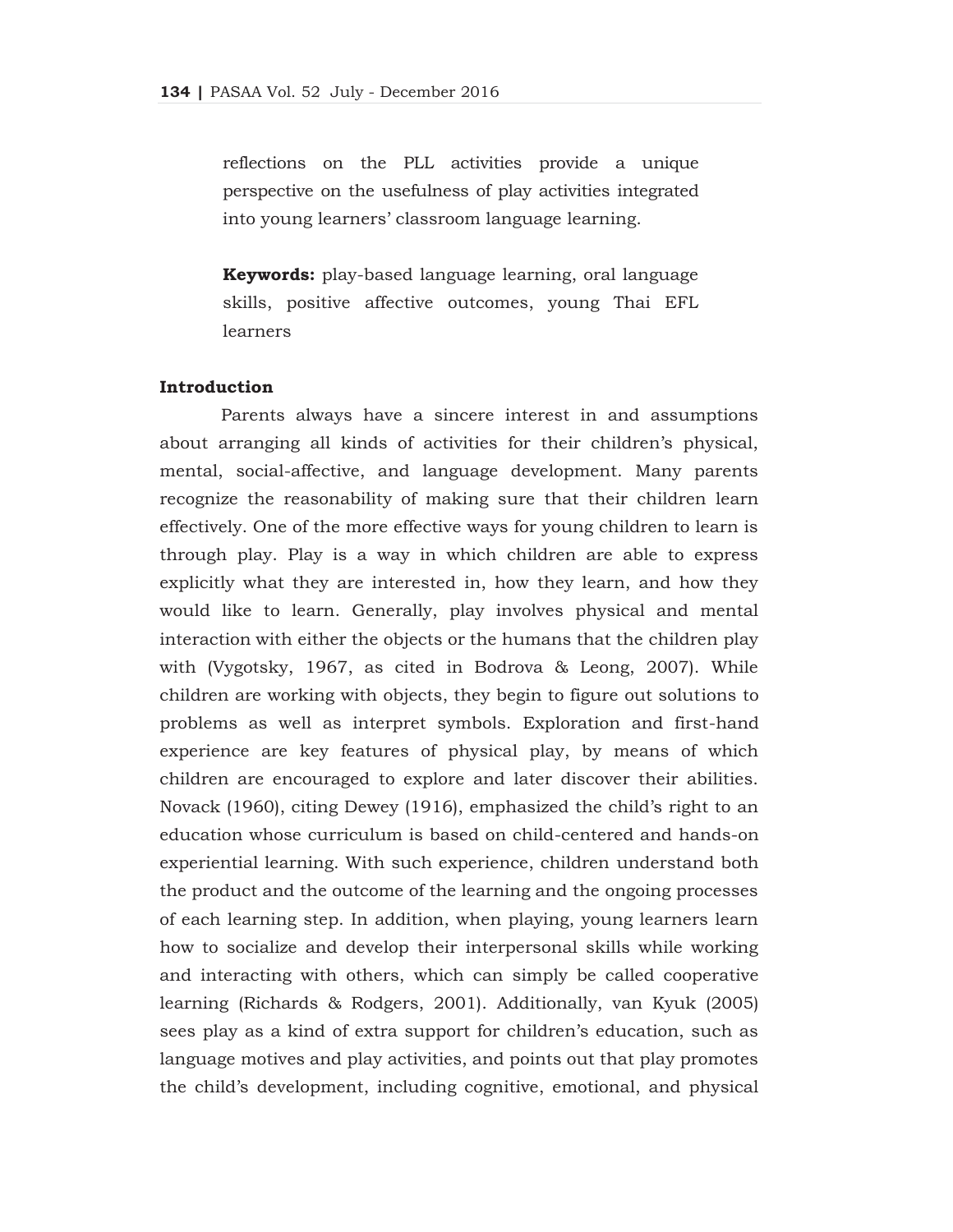intelligence.

 Children learn to use a language to express their feelings and to reflect on their individual realizations of the world and their language abilities. A low affective filter is said to increase positive attitudes toward learning a language, thus leading to higher language proficiency (Krashen & Terrell, 1983). In that light, learning should occur in a joyful, fun, entertaining, and relaxing environment, and this is seen as a key feature of play. Apart from receiving enjoyment, children use the language to socialize with others during play. In so doing, they learn to identify themselves, understand and unite with others, and state their differences from them. Additionally, they learn how to negotiate meaning, take turns, share feelings, compromise, and take part as members of the society in order to reward themselves, the community, and the larger society (Lee & Rubin, 1979; Monsalve & Correal, 2006; Raban, 2001; P. G. Smith, 2001).

 In the Thai context, learners at all levels still have problems communicating in English orally (Nuktong, 2010). The problems caused by the language teachers' lack of a desired level of proficiency as well as uninviting traditional methods of teaching the English language in the classroom have been reported in previous research (Panthumasen, 2007). Furthermore, Thai learners of English generally lack motivation to learn and use English because it is a foreign language that they do not use in their daily life. Lightbown and Spada (2013) have stressed that both motivating content and pleasant learning environments should be taken into consideration when managing the classroom of second language learners. For this reason, in an attempt to find ways to make English language learning fruitful, particularly for young language learners, the present study aimed at exploring the use of play-based language learning and its effects on the positive affective outcomes and oral language skill development of young EFL learners in Thailand.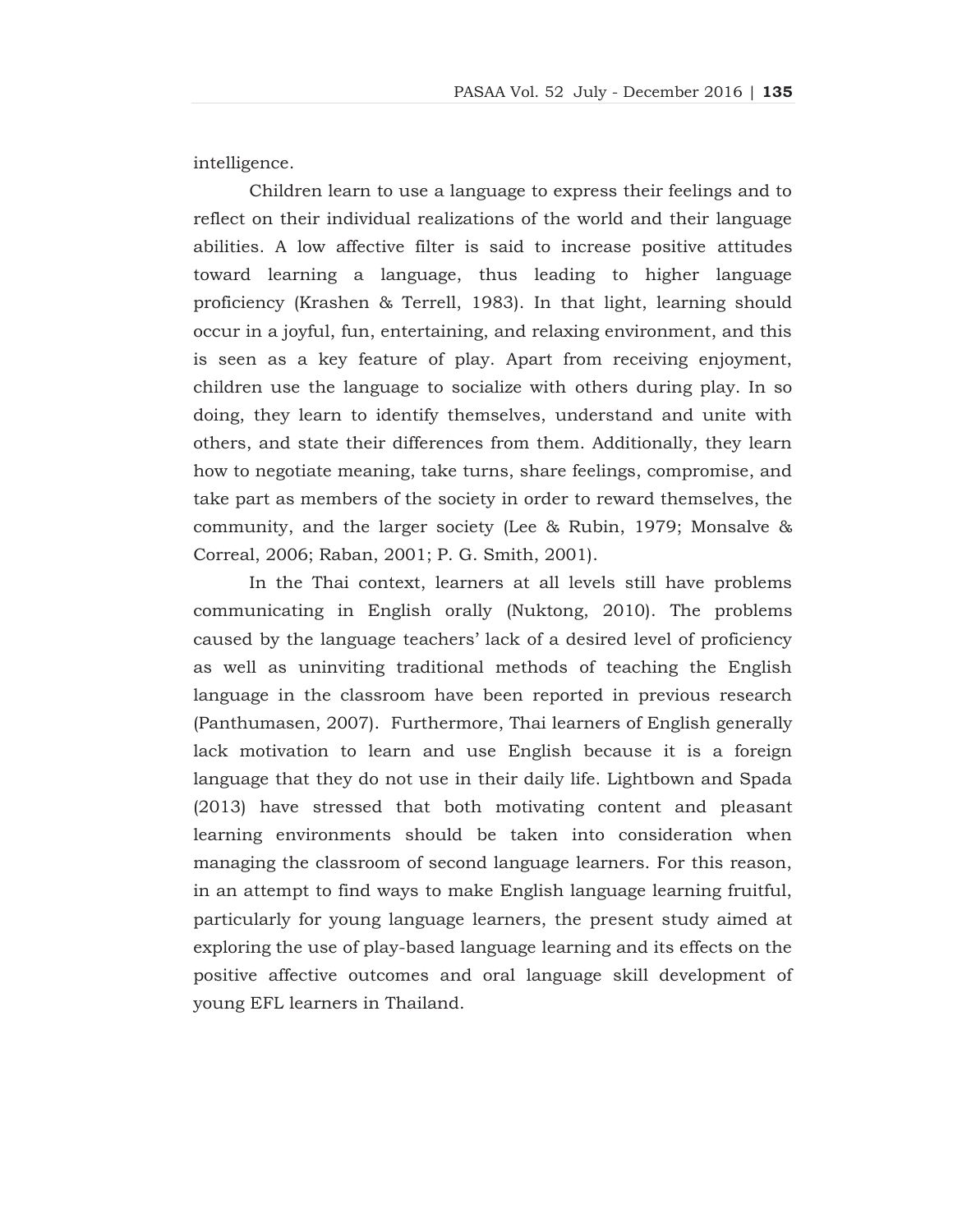#### **Literature Review**

#### *Features of play-based language learning*

 Play-based language learning is a concept that was developed based on several principles whose emphasis is placed on capitalizing on the real-world experiences of young language learners. In the present study, play-based language learning activities were integrated into an existing English course to promote the oral language development of young learners. It was anticipated that after engaging in play-based language learning activities, the young learners that were the study participants would also develop positive affective outcomes as a result of their engagement. The language focus and play features, two main features of play-based language learning, can be elaborated on as follows.

## *Language focus*

 Language is used as a medium to improve the extent of previously denoted areas of child development. Seach (2007) suggested two major elements in developing children's language and communication, namely the reason for communication and a context that fosters meaningful use of the language. Playing with the use of narratives provides a meaningful reason to communicate and having play partners enables children to share the play experience with each other while implicitly learning the pragmatics essential for communication. Frost, Wortham, and Reifel (2001) advocate combining language with physical activities and enjoyment, resulting in the children's development of their well-being. Communicative acts arise from the integration of language use and action, which is a more complex definition of communication (Seach, 2007). Associated with cognitive development, play can be added to language learning. As pointed out by Scarlett, Sophie, Dorothy, and Iris (2005), "[l]anguage adds extraordinary power and flexibility for turning ordinary imitation into make-believe" (p. 35). In other words, language leads to the development of a mental state. In this study, oral language skills were emphasized, which involved assessing listening and speaking skills in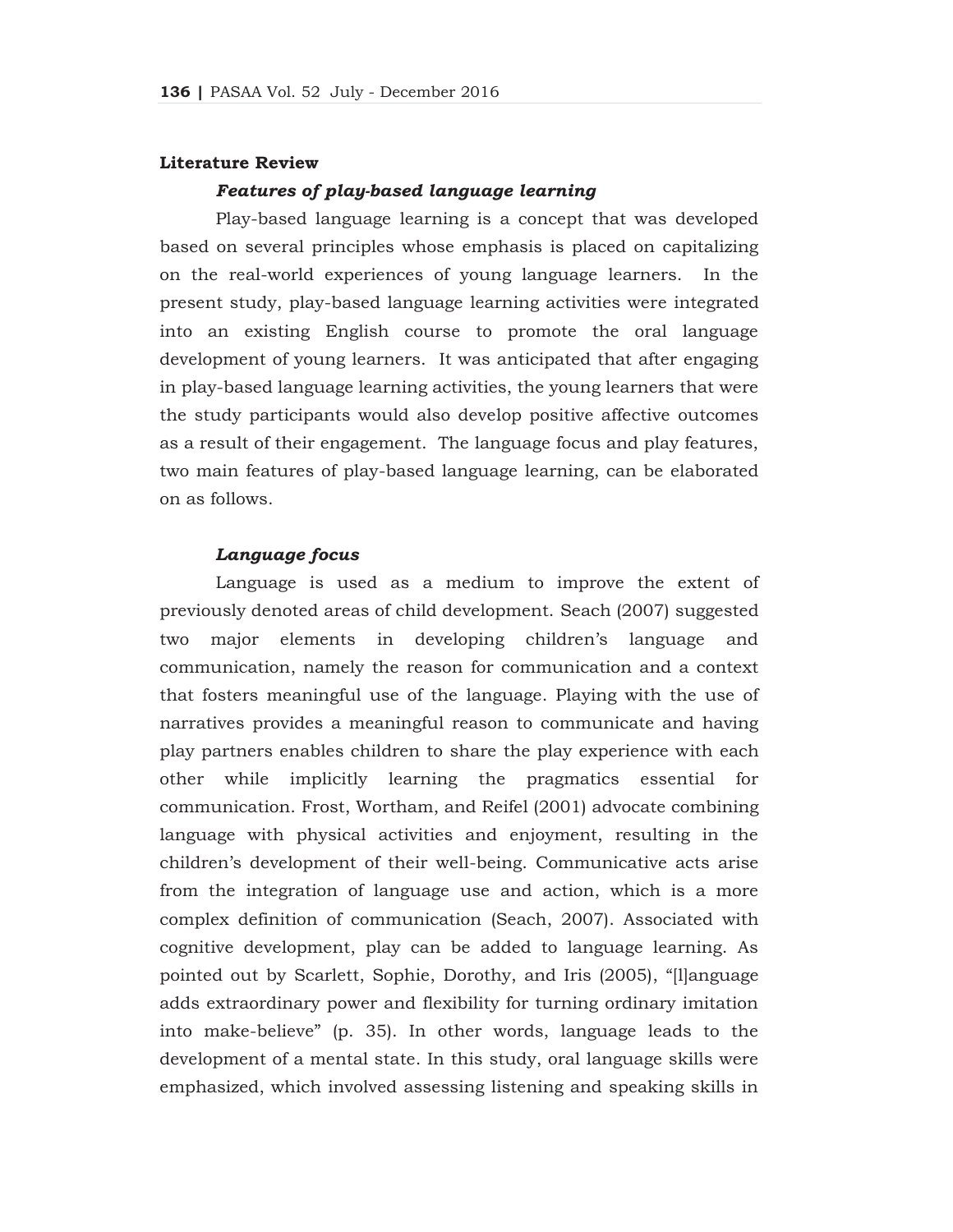verbal and nonverbal cues/responses through the mediation of interactions and contextual situations. To illustrate this process, Underhill (1987, as cited in Gottlieb, 2006, p. 45) briefly described the speakers' functioning to convey meaning and the listeners' functioning to interpret and respond. The learners take turns taking each other's roles as speakers and listeners to continue their further conversations. Raban (2001) asserted that children, as a matter of fact, can use a wide range of oral language skills, from simple to sophisticated language, for various purposes at home or in the classroom.

#### *Play features*

 In the present study, four key features of play were examined: play context, playmates, play materials, and playfulness. To begin with, the play context involves the perception that provides individual experiences. For children, meaningful contexts include both the conception of reality (Ramsden, 1992, p. 110 cited in Rice, 2009) and separation from it (Jrank, 2010). In play, the conception of real world knowledge is perceived and interpreted in the context of the children's schemata in order to construct and reflect new knowledge (Rice, 2009). Socio-dramatic play is sometimes used for signaling how children simulate the real world in their mind. Yet, the pretense of ordinary reality tends to be more essential and emphasized as the key extent of play. Parten (1932) supported such a concept by suggesting that play provides a particular opportunity for children to learn flexibility and social skills with different players and different social situations. O'Malley and Chamot (1990) additionally explained that contextual cues are directly related to comprehensible language. In other words, the more supportive the context is, the more comprehensible the language will be. When they are occupied with symbolic play, children build up confidence in their self-expression, virtually exclusively through oral language (Widdowson, 2001, p. 137). To sum up, the contexts of learning particularly suitable and facilitative for young learners should support their imagination, provide a variety of situations, encourage socialization, and promote their positive affections.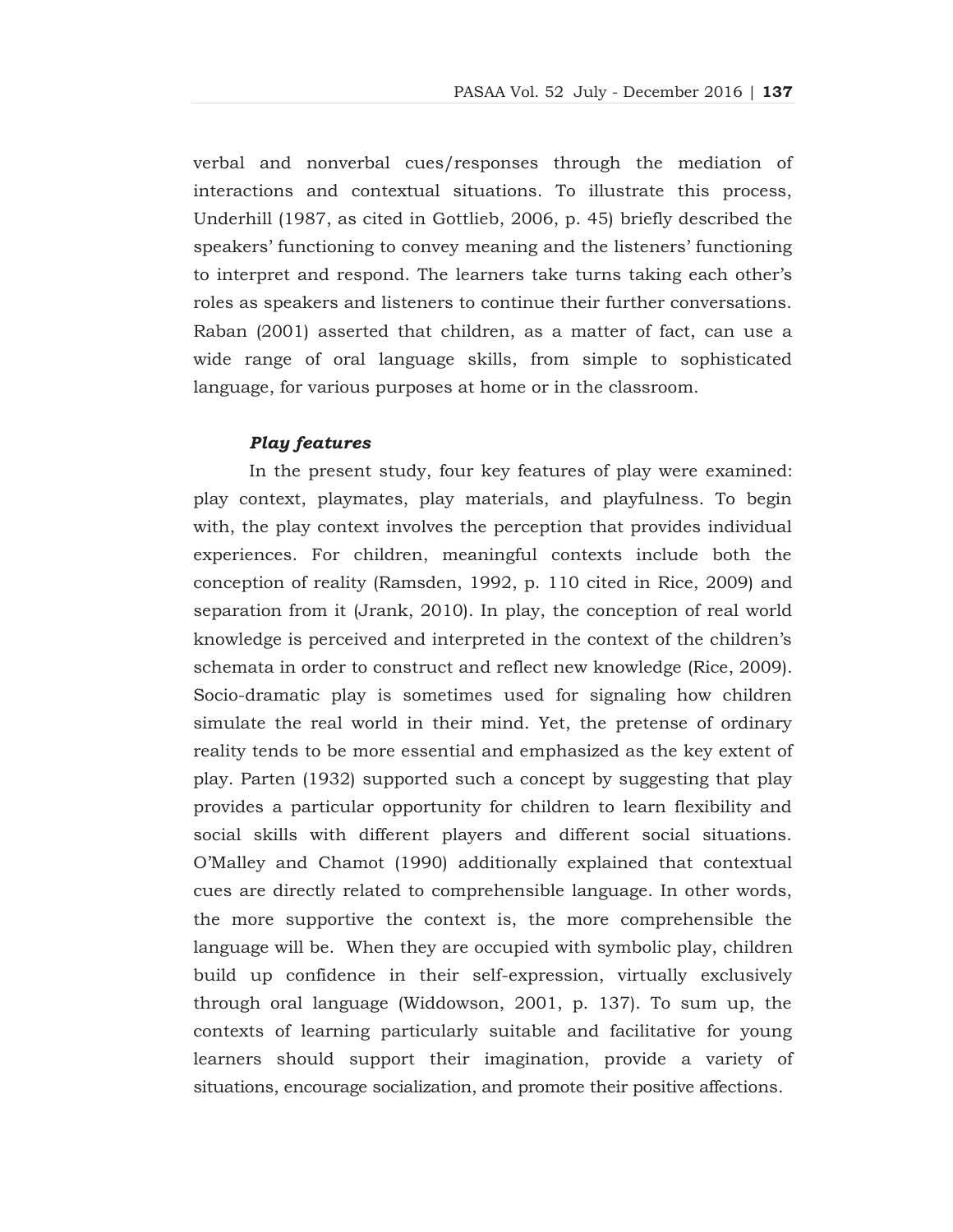According to Verenikina, Harris, and Lysaght (2003), playmates are significant as they enhance a child's social development, and they play a crucial role in scaffolding children's learning. Playmates teach other children to work in teams as well as individually. Some studies give more value to elder play partners such as parents and teachers in their learning and growing. However, the age of the playmates does not matter, and Piaget (1951, as cited in Scarlett, Sophie, Dorothy, & Iris, 2005) supports the position that the same-age child fosters learning similar to that provided by older playmates. Playmates also allow each other to learn roles and about rule assignment. In some types of play, such as competitive games or imaginary situations, roles and rules are negotiated in assigned roles among playmates, who help one another brainstorm ideas and seek possible solutions. Moreover, the development and use of learning strategies can be found in the interpersonal communication between two or more playmates.

 Cook (2000) advocates the use of play materials that bestow great value on personal importance and psychological saliency, as well as those that enhance authentic language use in many contextual situations, such as songs, soap operas, advertisements, rhymes, jokes, and prayers. Some scholars view play types in terms of objects and non-objects. Seach (2007) pointed out the increasing level of communicative competence through the use of a variety of toys, games, play materials, and play partners. Furthermore, van Kyuk (2005) suggested that play materials should be used with play activities to support children's learning and help extend their perseverance in finding solutions.

 Lastly, a number of research studies have emphasized playfulness with second language learners. Sutton-Smith (1997, as cited in Salen & Zimmerman, 2006) remarked that playful behaviors can be regarded as behavior that transforms an ordinary activity into a playful one through the use of tricks, words, or actions. Pomerantz and Bell (2007) have posited that when teachers employ playful language in the language classroom for adults, the results lead to the enhancement of metalinguistic awareness, and syntactic and semantic development,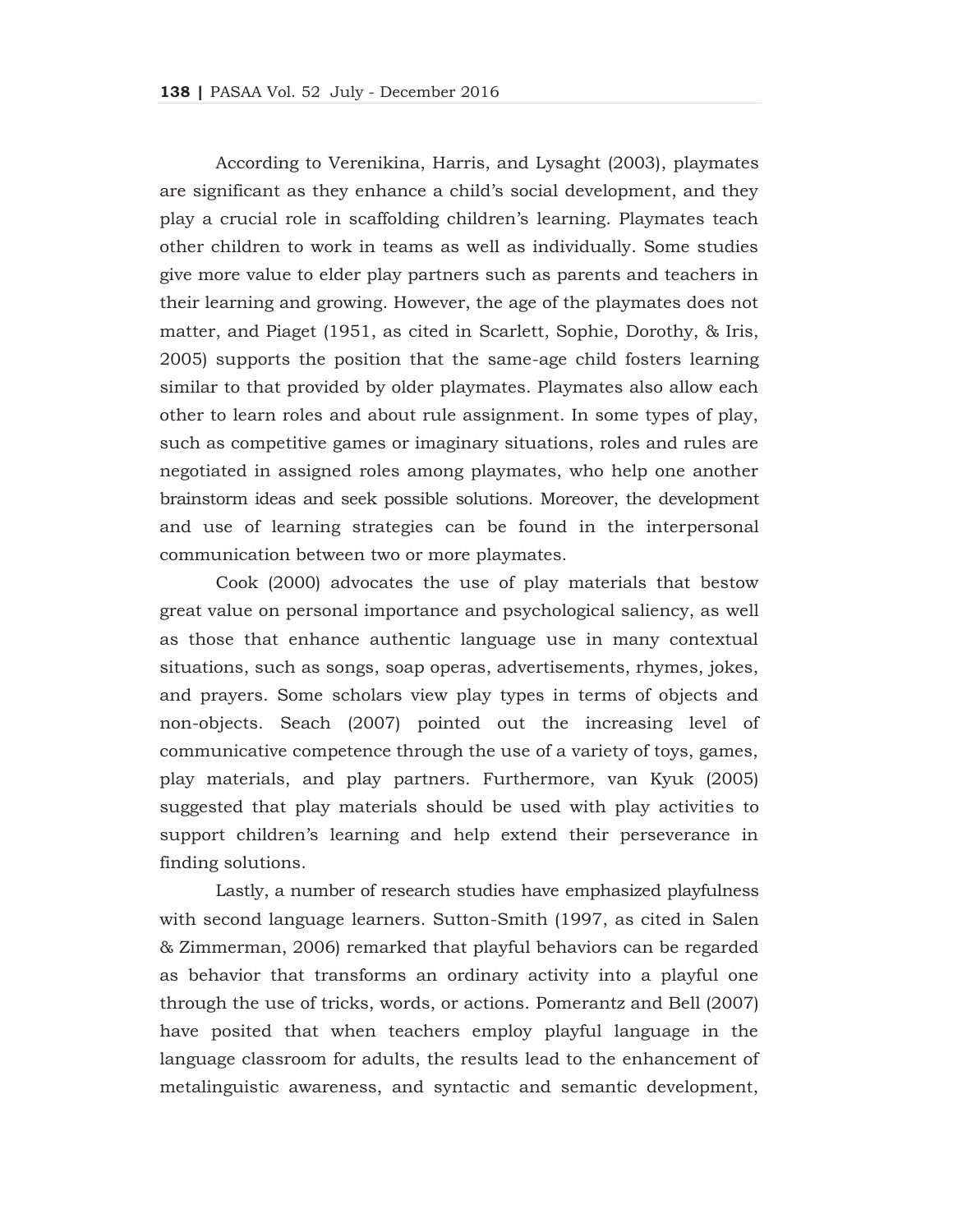similar to when it is employed in a language class for children. In brief, not only can playfulness be an element in increasing linguistic competence, but it is also believed to directly promote social-affective development.

#### *Social-affective development*

 In order to learn English in a language classroom, motivation and learner-centeredness are viewed by experts as crucial features for young learners. Children's play has been explored for more than half a century as a natural way to enhance learning with pleasure. With respect to second language acquisition, the "natural approach" (Krashen & Terrell, 1983) proposes the *affective filter hypothesis* as one of the key elements for successful second language learning. A low affective filter promotes positive attitudes toward learning a language and leads to higher language proficiency. For instance, role-play for children is an essential vehicle to develop values for oneself. Moreover, assuming roles and establishing rules in dramatic play will enable them to socialize with others effectively in the society.

 Additionally, affective development is seen as a distinctive result of play. Children mostly play with curiosity, which leads to learning. However, affective development may be hindered when unfavorable conditions are present. For example, aggressive play or a too-difficult game may discourage them from playing and learning. Consequently, Landreth (2002) remarks that children should learn to play and associate with other people in a positive way in order to continue their play. As a matter of fact, play helps children develop their socialization skills, express their feelings, and establish trust among peers, all of which help them build social relationships. This can be achieved when they are engaged in play activities in a relaxing and stress-free environment.

 Furthermore, the spontaneous nature of play substantially bolsters interpersonal skills. In other words, through the opportunity to choose play materials and playmates, children can develop their individual or group learning and playing. Initially, children naturally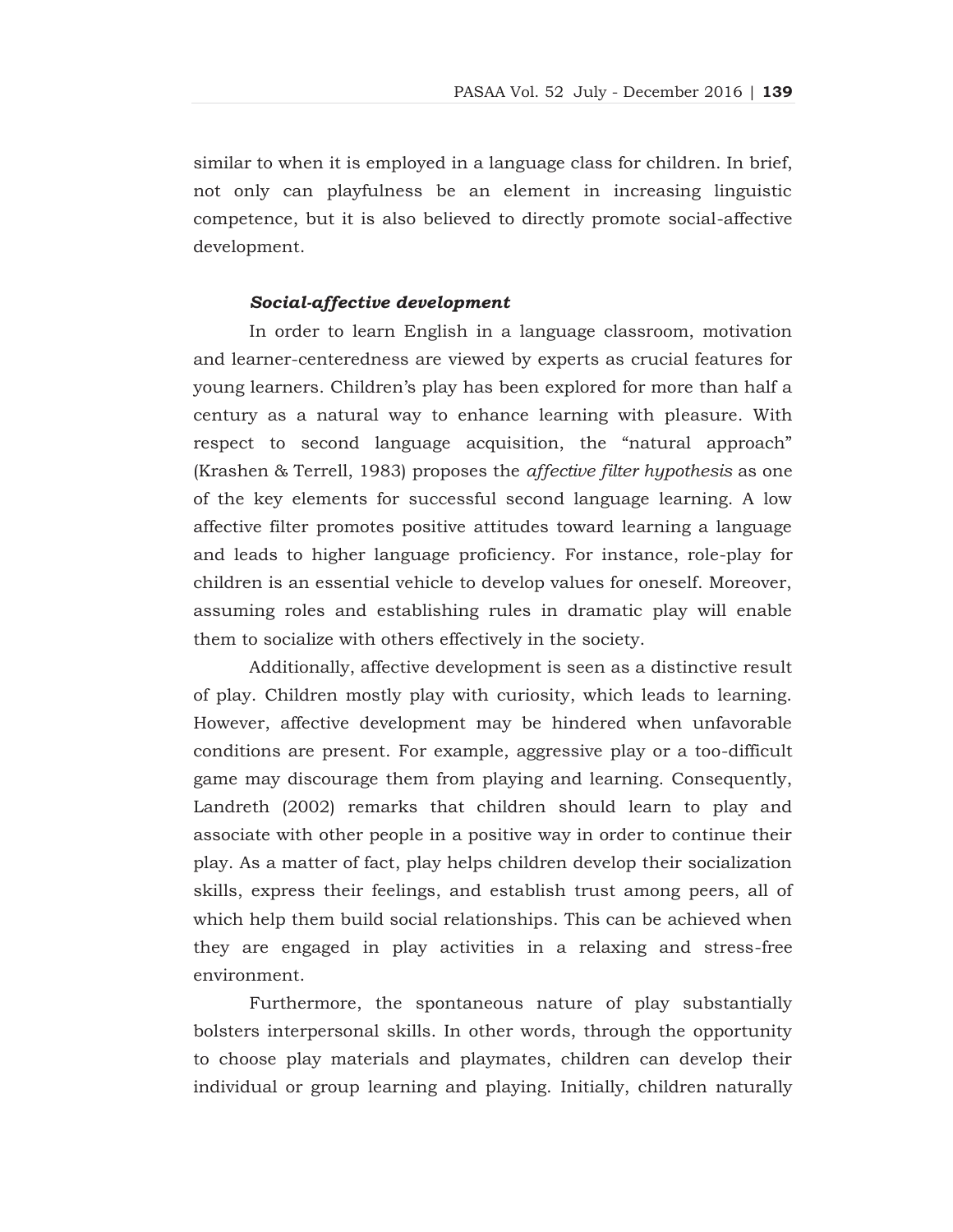play by themselves, but later they learn to play by sharing and cooperating with others or active players (Bailey, 2006). Children develop desire and decision-making and can determine outcomes during their play. Thus, play builds children's self-control in playing independently and with others, which signifies their development in the social-affective domain.

 To conclude, play is joyful, allows children to control their learning, and frees them from fear of failure, all of which benefit not only children's cognitive, physical, and language, but also their socialaffective development. Children develop more complex behaviors through the feeling of pleasure or enjoyment with the language used as a tool in the interaction in play to convey meanings and feelings (Cordier et al., 2009).

## **Methodology**

#### *Aims*

 The purpose of this study was to investigate young language learners' positive affective outcomes and opinions regarding their experience in learning the English language through play-based language learning activities.

#### *Setting*

 The participants in the study were 12 Thai students that were studying in the third grade in the Demonstration School (elementary) of a public university outside Bangkok. They were eight or nine years of age. The study was designed to be a supplementary course to the regular English classes, in which they used English with a foreign teacher one hour per week. Further, there were three volunteer teachers whose ages were between 19 and 25 years. They were studying or had graduated with an English major from the Faculty of Education. These volunteer teachers took the role of external mediators and play partners of the young participants in order to facilitate and encourage target language use. English was used as the medium of instruction by the researcher and volunteer teachers. The content of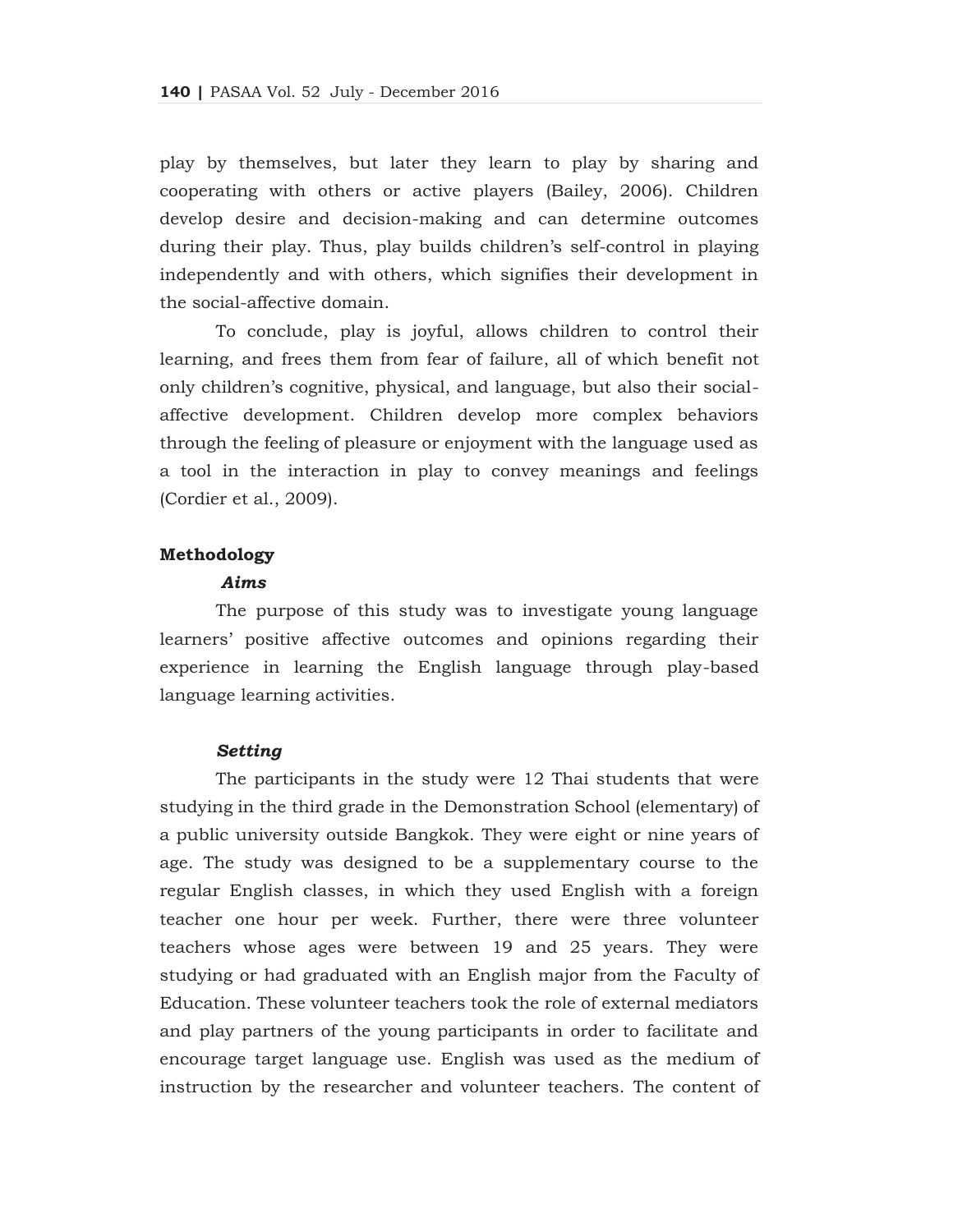the PLL activities were divided into themes, and the course lasted 15 weeks. The lesson of each theme was outlined in terms of content, vocabulary, and language structures derived mainly from an analysis of commercial textbooks and in-house materials used with grade three students. The PLL activities in the language instruction were divided into three learning stages—circle time, centers, and crystallization. During the circle time and crystallization, the participants gathered to do activities, while during the circle time, language play and physical play activities were employed to encourage the students' interpretive language skills. In addition, presentational skills were emphasized during the crystallization stage when the learners shared ideas about what they had played with at the end of the lesson. During centers learning stage, the participants could choose which of the three activities at the three centers they liked to play, including creative play, games with rules, and pretend play activities. They could change to other play centers on the other two days that the class met.

#### *Instruments*

 The two main instruments included observations and semistructured interviews. First, observations were conducted using three video cameras to record the participants' behaviors, reactions, and dialogues so that the validity of the data and reliability of the analysis could be ensured. Second, three semi-structured interviews were employed to investigate young participants' realization of play features and language learning, including the activities they chose, the people and materials they played with, their attitudes and opinions toward their play time at home, their play at the centers, PLL classroom settings, etc.

## *Data collection and analysis*

 Data were collected from observations using video cameras to reveal the young participants' behaviors that represented their affections while learning English with the PLL activities. Furthermore, three semi-structured interviews were conducted at the end of the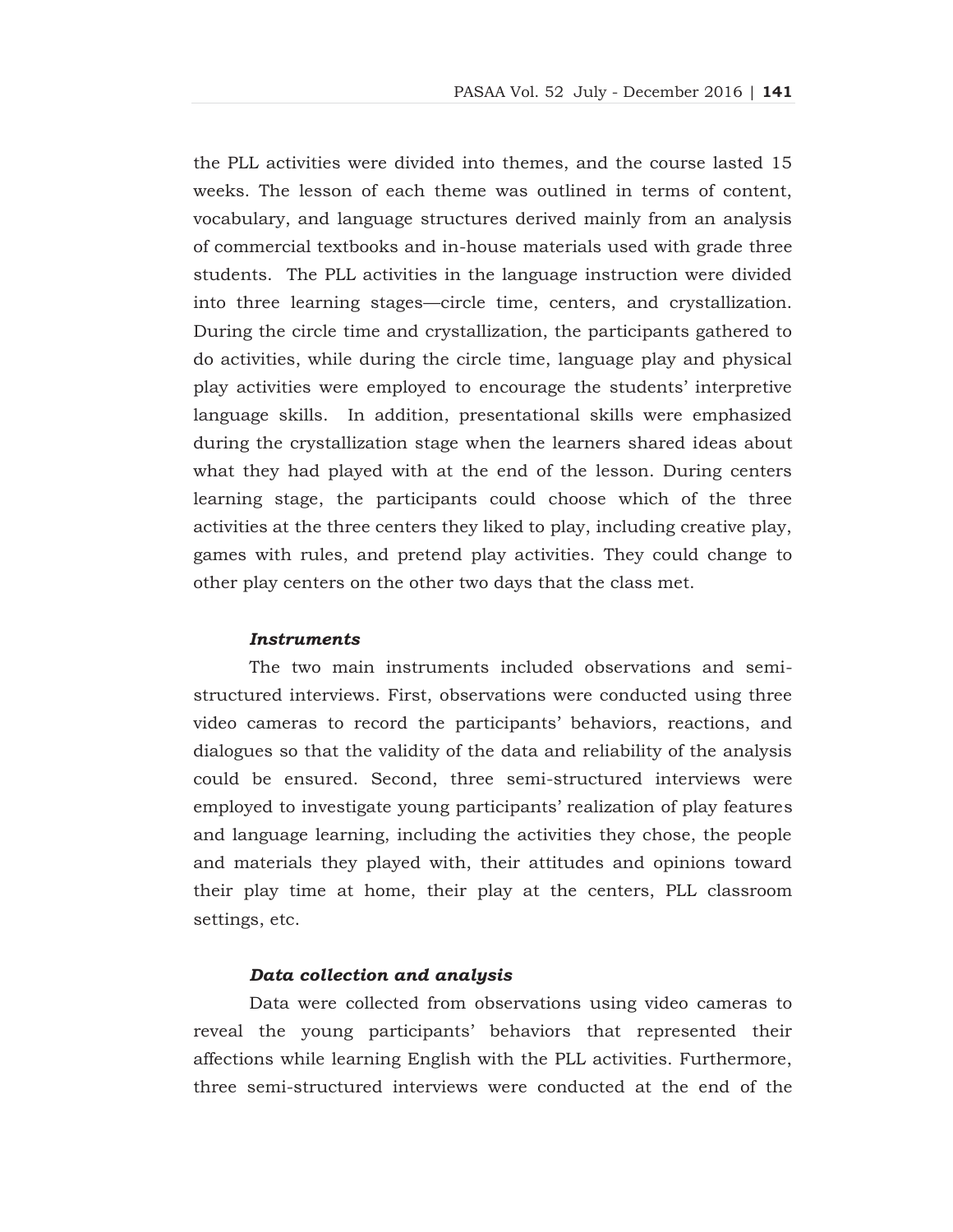three main units of the course. The interviews were also recorded by video camera. Video clips for both observations and semi-structured interviews were viewed, transcribed, coded, categorized, and analyzed by means of content analysis.

#### **Findings**

 This section presents the findings that emerged from the use of the PLL activities. The findings from the observations regarding positive affective outcomes were divided into five aspects, while those from the semi-structured interviews were analyzed to shed light on the participants' opinions toward the PLL activities.

#### *Positive affective outcomes*

 Positive affective outcomes were frequently detected during the implementation of the PLL activities. The participants' behaviors such as smiling, jumping, laughing, raising hands up high, swaying, humming, moving themselves forward, participating enthusiastically, and shouting out the answers were observed and considered evidence of the following: enjoyment; engagement; attentiveness; enthusiasm; motivation; playfulness; spontaneity with the use of target language; creativity; confidence to speak, act, and express feelings; imagination; retention; absence of fear of failure; and cultural learning. Besides this, other affective outcomes that were found included playing by rules, taking roles, and socializing with others. Moreover, the review themes in weeks 5, 10, and 15 illustrated other language development features that the participants possessed, such as quicker responses, automaticity in producing terms and language structure, target language pronunciation, more fluency and continuing the conversation, acknowledging longer instructions, realization of problematic words that were new and difficult to pronounce, better understanding of the written language, and reading development from storybooks.

 Positive affective outcomes emerged during the study based on the behaviors found in each theme. There were five aspects that could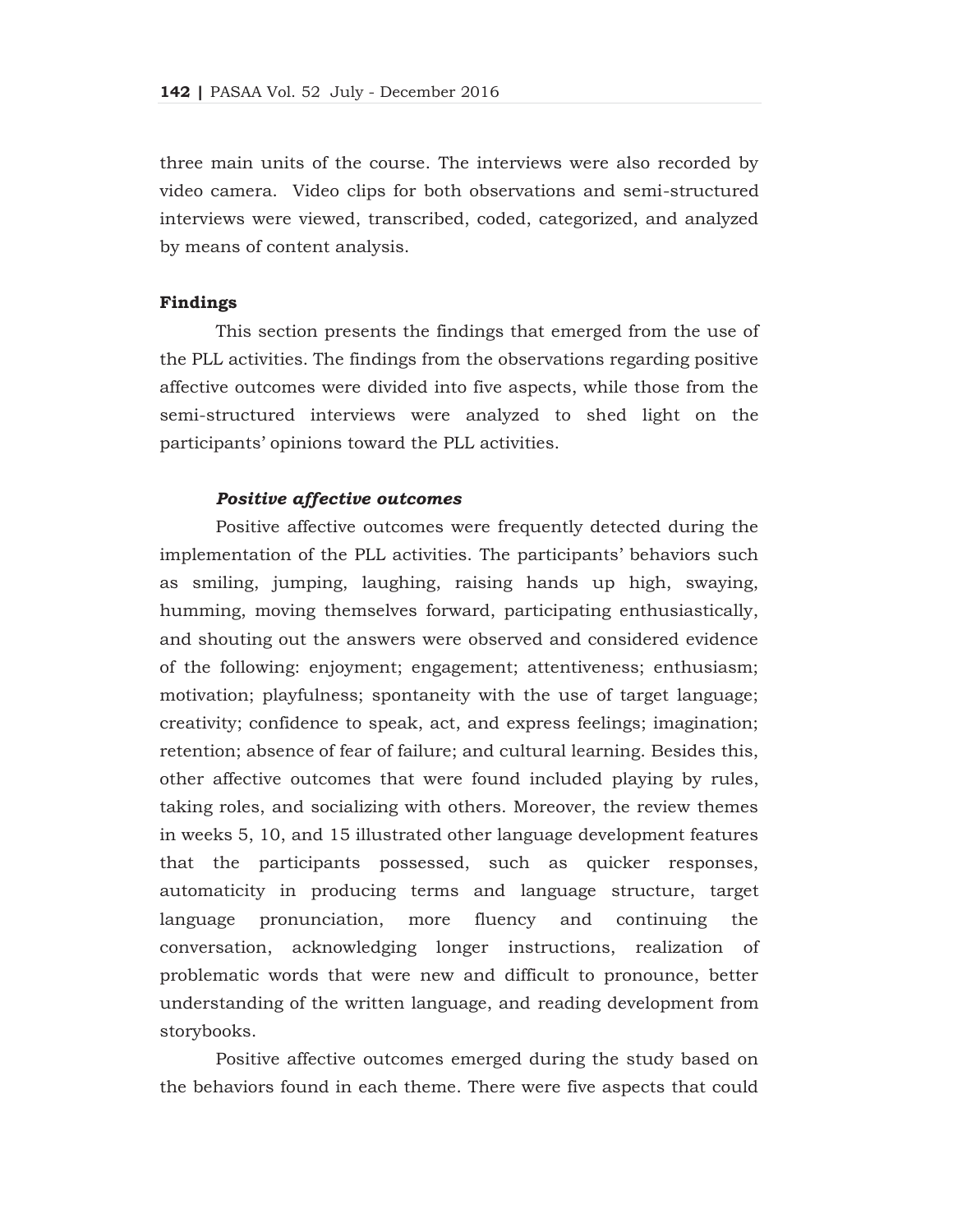be categorized and emphasized, namely enjoyment, creativity, enthusiastic participation, spontaneity, and absence of fear of failure. Table 1 exemplifies positive affective outcomes.

| <b>Positive Affective</b>  | <b>Behavior Representations</b>                  |
|----------------------------|--------------------------------------------------|
| <b>Outcomes</b>            |                                                  |
| Enjoyment                  | smiling; laughing; saying it straightforwardly   |
|                            | that s/he is enjoying it; saying that it is fun; |
|                            | jumping; clapping hands                          |
| Creativity                 | being playful; inventing unreal or extraordinary |
|                            | toys or work; presenting imagination; imitating  |
|                            | real-life situation; producing original ideas    |
| Enthusiastic participation | shouting; moving forward to be near the          |
|                            | teacher; raising their hands high; being         |
|                            | attentive; paying attention; being active;       |
|                            | engaging with a particular activity              |
| Spontaneity in using the   | initiating and controlling their own learning;   |
| target language            | not being forced or tense; showing self-         |
|                            | regulation                                       |
| Absence of fear of failure | not trembling; continuing to do the present      |
|                            | work; being confident to speak, act, and         |
|                            | express feelings; speaking out continuously;     |
|                            | shouting loudly; not being afraid to ask         |
|                            | questions, argue, or share ideas                 |

Table 1: The representation of positive affective outcomes

## *Enjoyment*

*Play* is fun, pleasurable, relaxing, and entertaining. Children display their enjoyment in play by laughing and smiling. According to Smith and Pellegrini (2008, p. 1), children's positive affection for play is evident when they smile, laugh, and say they enjoy playing. In this study, the participants enjoyed producing their oral language along with play activities of their interest such as storytelling, playing dress up with friends, etc. Excerpt 1 below illustrates the activities for practicing naming different kinds of sickness that the participants saw on the flashcards. They showed a variety of behaviors reflecting their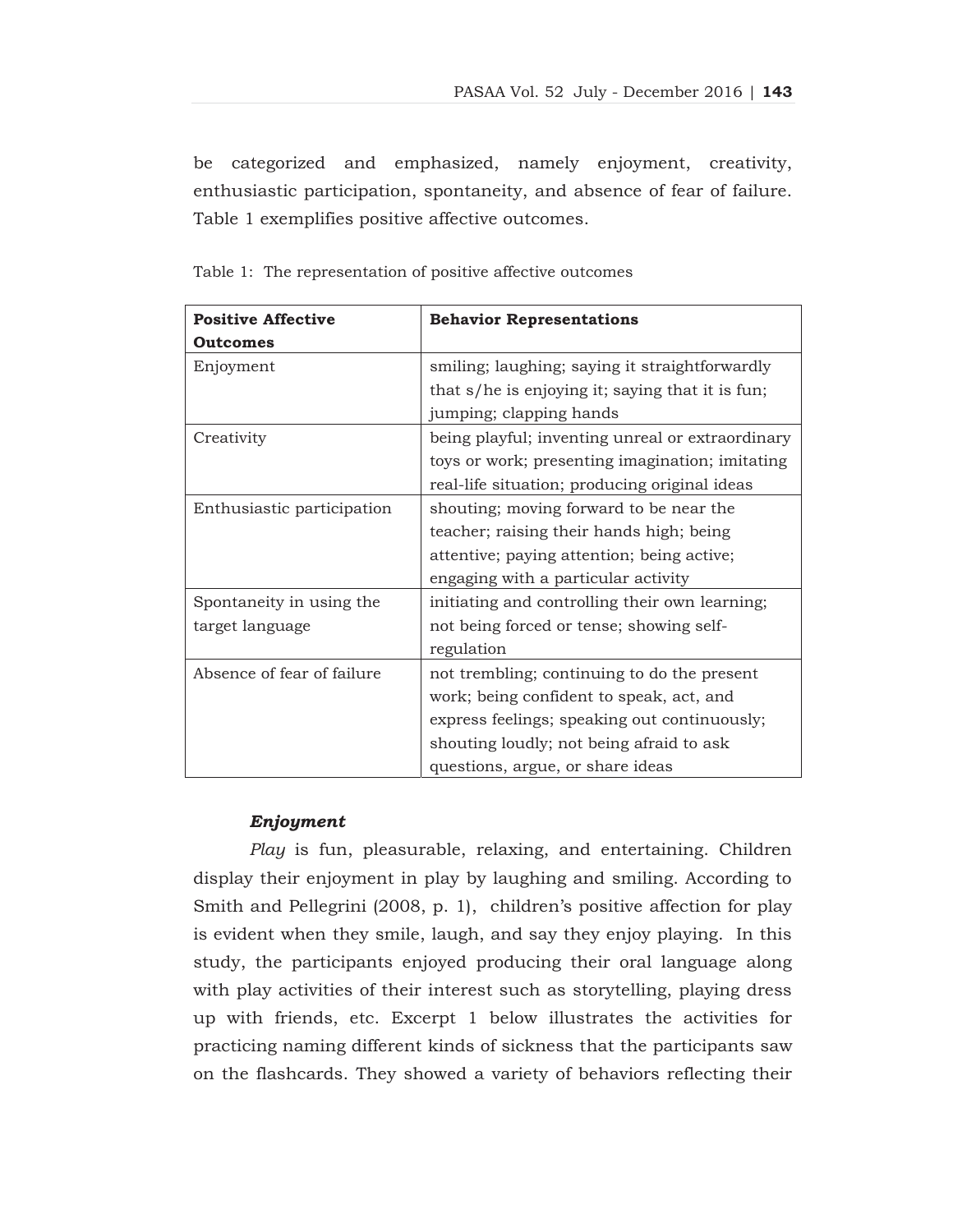enjoyment, such as clapping their hands, smiling, laughing, or saying explicitly that they liked it.

| Excerpt 1:   |                                                           |
|--------------|-----------------------------------------------------------|
| T:           | How about this? {Point to the next picture.}              |
| $Ss$ :       | He has a cut.                                             |
| FU:          | Sh-. He hap a cup. {Act and smile.}                       |
| T:           | Very good! $\leq$                                         |
| FU:          | ${Clap \ her \ hands.}$                                   |
| $Ss$ :       | {Smile; some clap their hands.}                           |
|              |                                                           |
| T:           | = He has a cut.                                           |
| $Ss$ & $FU:$ | He has a cut.                                             |
| MBN:         | {Clap his hand and say;} "หนูชอบมากเลยอันนี้" (I really   |
|              | like this one.)                                           |
| T:           | He has a cut.                                             |
| $Ss$ :       | He has a cut.                                             |
| T:           | How about this? {Point to another picture and act.}       |
|              |                                                           |
| Ss:          | H. She has a <i>i</i> Jano (stomachache) (Speak Thai with |
|              | English accent and laugh loudly.}                         |
| T:           | She has a stomachache.                                    |
| $Ss$ :       | He has a stomachache.                                     |
| T:           | He or she?                                                |
| $Ss$ :       | $She.$ {Shout.}                                           |
| T:           | She has a stomachache.                                    |
| $Ss$ :       | She has a stomachache.                                    |
|              |                                                           |

## *Creativity*

 McMahon (1992, p. 1) recognizes the value of play, claiming that "the player is freed to be inventive and creative." Correspondingly, creativity in play, referring to new knowledge, meaningful adaptation, and application of non-existing to the existing items, can occur while playing, as children manipulate the things around them (Cook, 2000). The National Institute for Play (2009) defines play as the quality of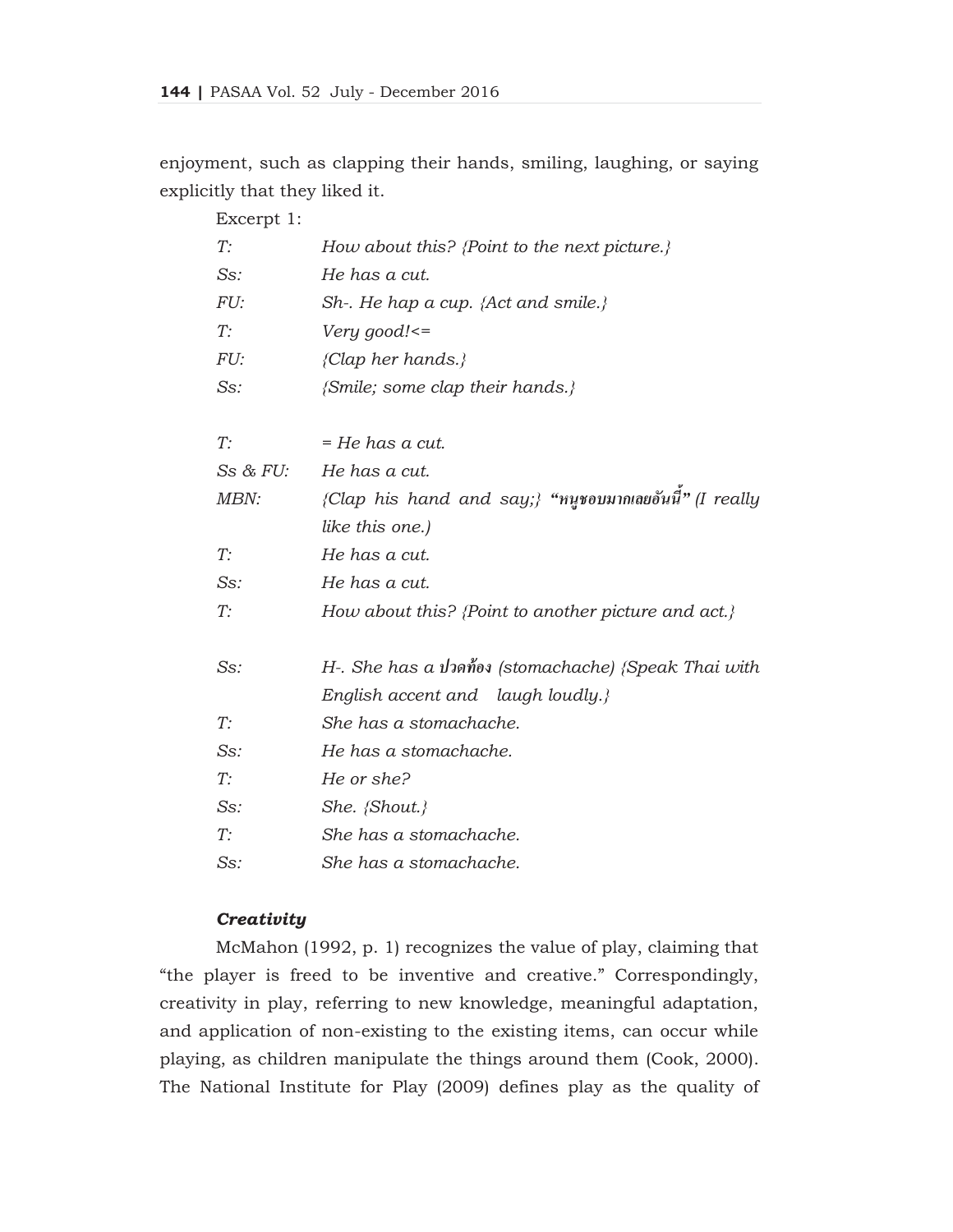applying new ideas to existing circumstances. As with producing a new product, new ideas are required. Additionally, it is explained that science fosters play to bring about a new thing or idea, called transformation. In the present study, the activities in each center were designed to incorporate the use of toys so the participants could use their imagination to create new things or extend their ideas from the prepared play materials. The participants showed how they could be playful in the PLL course in Excerpts 2 and 3 below.

#### Excerpt 2:

| What has he got?         |
|--------------------------|
| He's got $(a)$ big nose. |
| What can he do?          |
| He can smell.            |
| From afar.               |
| KFC. KFC.                |
| ${Gi}$ <i>agle.</i> }    |
|                          |

#### Excerpt 3:

| VTM: | $[xx]$ name? The name of superhero?                  |  |
|------|------------------------------------------------------|--|
| FL:  | The name of superhero คืออะไรดี? (What should be the |  |
|      | name of Superhero?)                                  |  |
|      | <i>{Turn to FT and smile.}</i>                       |  |
| FT:  | Superlaser.                                          |  |
| FL:  | {Laugh.}                                             |  |
|      |                                                      |  |

*VTM: Superlaser {Laugh.}* 

## Excerpt 4:

| FS:                  | หนาวอ่ะ (It's cold.) {Smile and put the scarf around her |
|----------------------|----------------------------------------------------------|
|                      | neck.                                                    |
| FT:                  | ${Laudh.}$                                               |
| VTU:                 | Oh, # Is it for winter? Is it for raining?               |
| $FS \& FT: \{la, \}$ |                                                          |
| VTU:                 | What do we call? $(2 \text{ times})$                     |
| FT:                  | $Err.$ $//$ sku/                                         |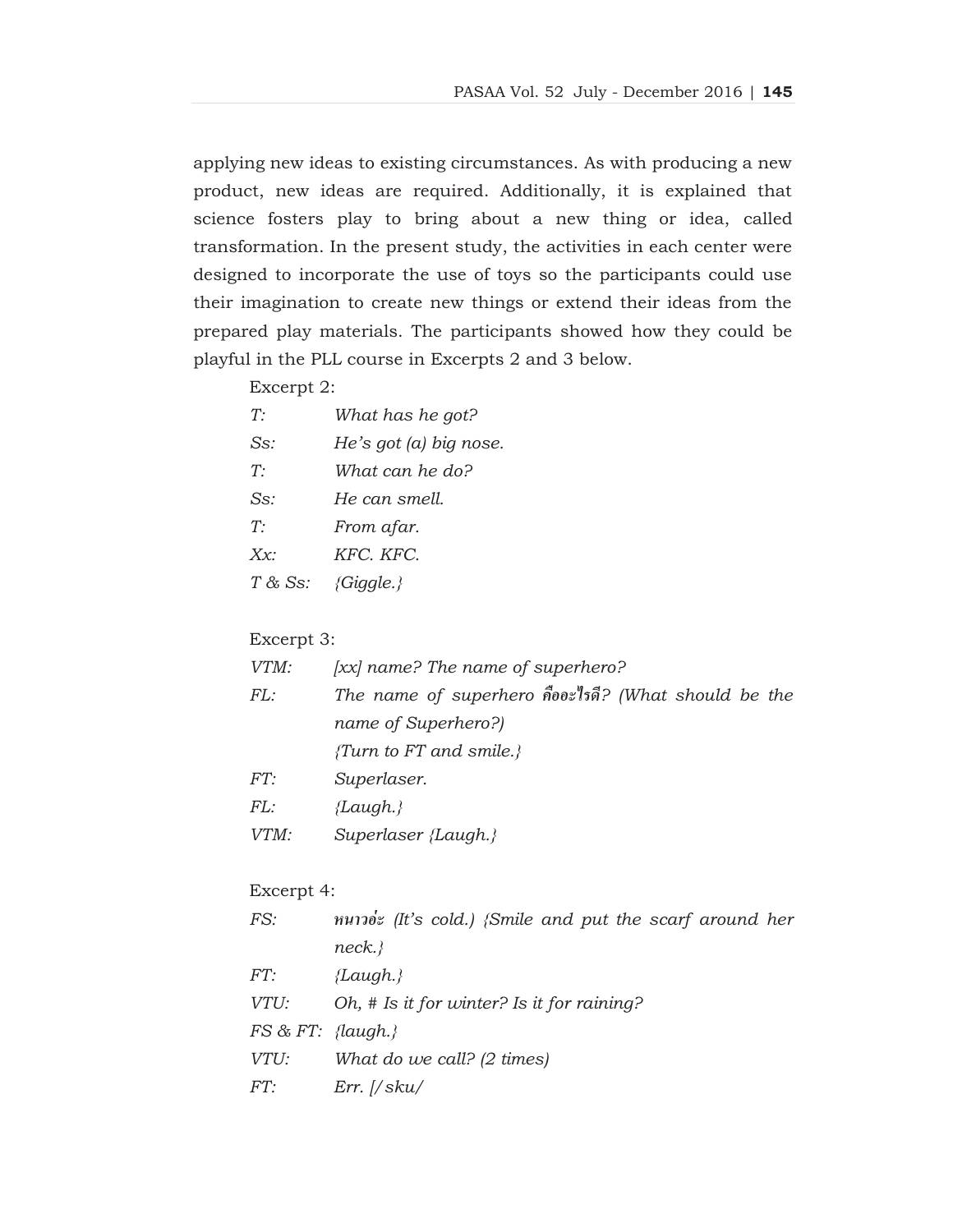*FS: scarf.] VTU: Scarf. Very good.* 

 As shown in Excerpt 2, the participants looked at a picture that displayed a restaurant from a distance where the superhero could smell the food. They then were being playful about the food and the restaurant's name with some giggles at the end. Excerpt 3 exhibits how the paired students creatively named the doll they had created together. They combined two words learned in the circle time— "superhero" and "laser eyes"—to become "superlaser." Excerpt 4 was transcribed from the pretend play center in the clothes theme. The participants pretended to wear winter clothes in the winter time, even though, in reality, it never gets cold enough in Thailand to wear a scarf.

#### *Enthusiastic participation*

 Caillois (n.d., as cited in Salen & Zimmerman, 2006) stated that play, especially a game of chance, always makes the players active. A similar result found in the study carried out by Griva, Semoglou, and Geladari (2010), where game-based contexts were the main instruction for second graders in Greece. Not only did their oral language skills increase, but the students' motivation and enthusiasm also rose. In the same way, the participants in this study were enthusiastic about playing at the center called "games with rules" where they played board games such as Snakes and Ladders and Bingo where they got to throw big dice, walk the markers, pick up cards, and follow instructions on a square they walked into. Excerpt 4 exemplifies the activities for the participants to act out in order to show their understanding. The results revealed that the participants employed non-verbal cues/responses representing their comprehension. In addition to this, they raised their hands, shook their body, and shouted out actively to signify their enthusiastic participation, engagement, and creativity to freely act out individually or with peers for their own learning and understanding.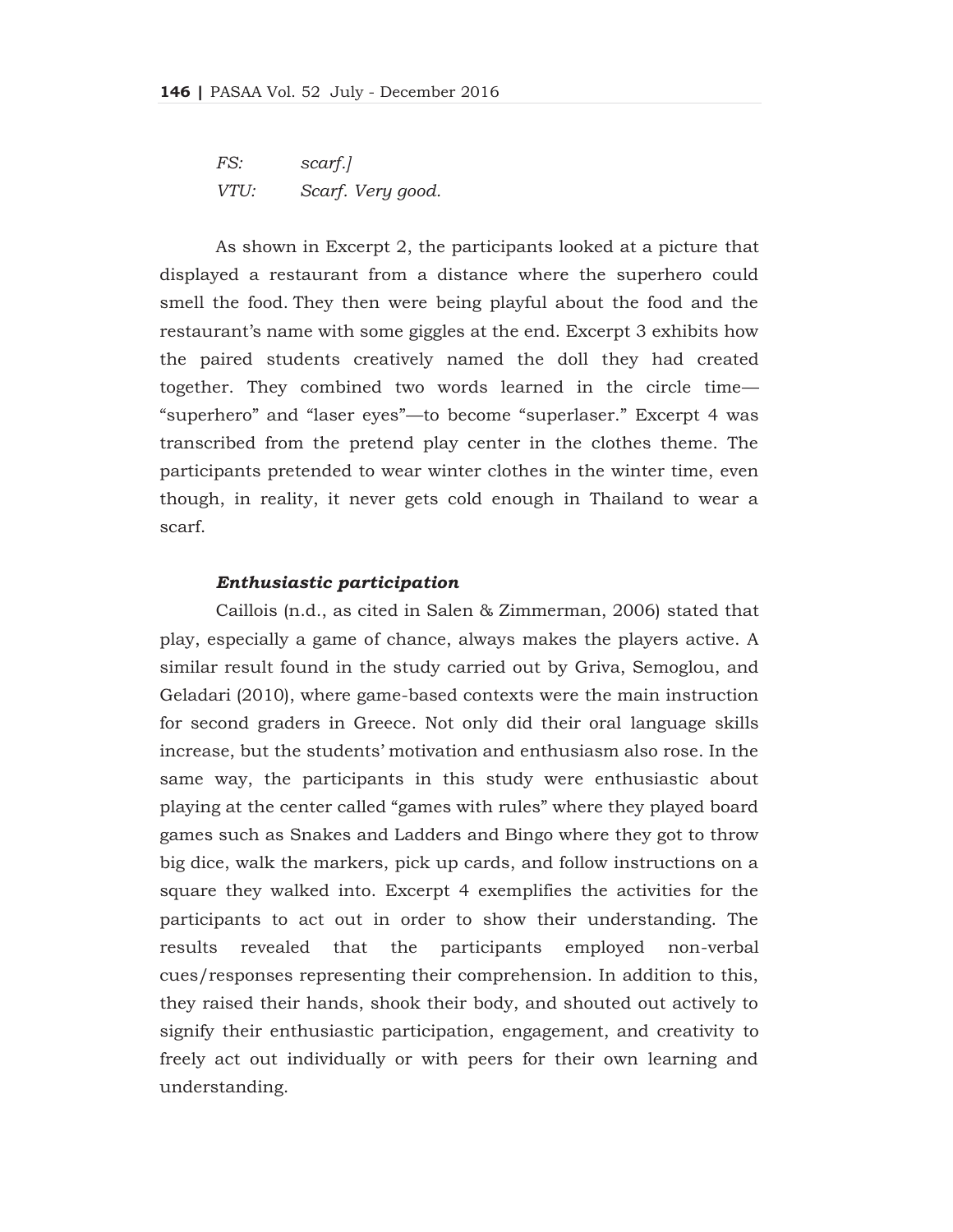Excerpt 5:

In the round activity in the circle time, Ss took one flashcard, looked, hid, and acted out for his/her friends to guess. Every S took turns acting out.

| FT:            | {Act shopping.}                        |
|----------------|----------------------------------------|
| $Ss$ & $VTs$ : | Oh! Ah! $e^2$ as $\frac{1}{2}$ (What?) |

| MA:         | Oh! {Raise his hand and shake his body.}     |
|-------------|----------------------------------------------|
| <i>MBN:</i> | Ah! {Raise his hand.}                        |
| FPL:        | $\{Show\}$ Shopping $(x2)$                   |
| $T^{\cdot}$ | What is she going to do? $(x2)$              |
| FPL:        | She's going to buy milk.                     |
| T:          | She's going to buy milk. Is it correct? Yes? |
| FT:         | {Nod her head.}                              |
| T:          | Where is she going to?                       |
| FPL & FS:   | She's going to supermarket.                  |
| T:          | Very good. She's going to the supermarket.   |
| Ss:         | $\{Repeat \ after \ T.\}$                    |

## *Spontaneity*

 Another predominant feature of play is spontaneity. The spontaneity of play has been explicated as arising voluntarily and naturally without external force. It is designated as a self-initiated and self-regulated activity (Verenikina et al., 2003). During play, children are normally in control of their own playing and learning. Malaguzzi (1998, as cited in Cordier, Bundy, Hocking, & Einfeld, 2009) pointed out the importance of children being allowed to control and to selfinitiate tasks. One of those tasks is play, the outcomes of which can be regulated by children, as is evident in the excerpt below.

Excerpt 6:

*VTN: {Summarize.} FPR is the chef. MA is the waiter. And then, you are the customers. {Point to MBN and FT.} You come to the restaurants, okay? Now, you go and walk to the restaurant.*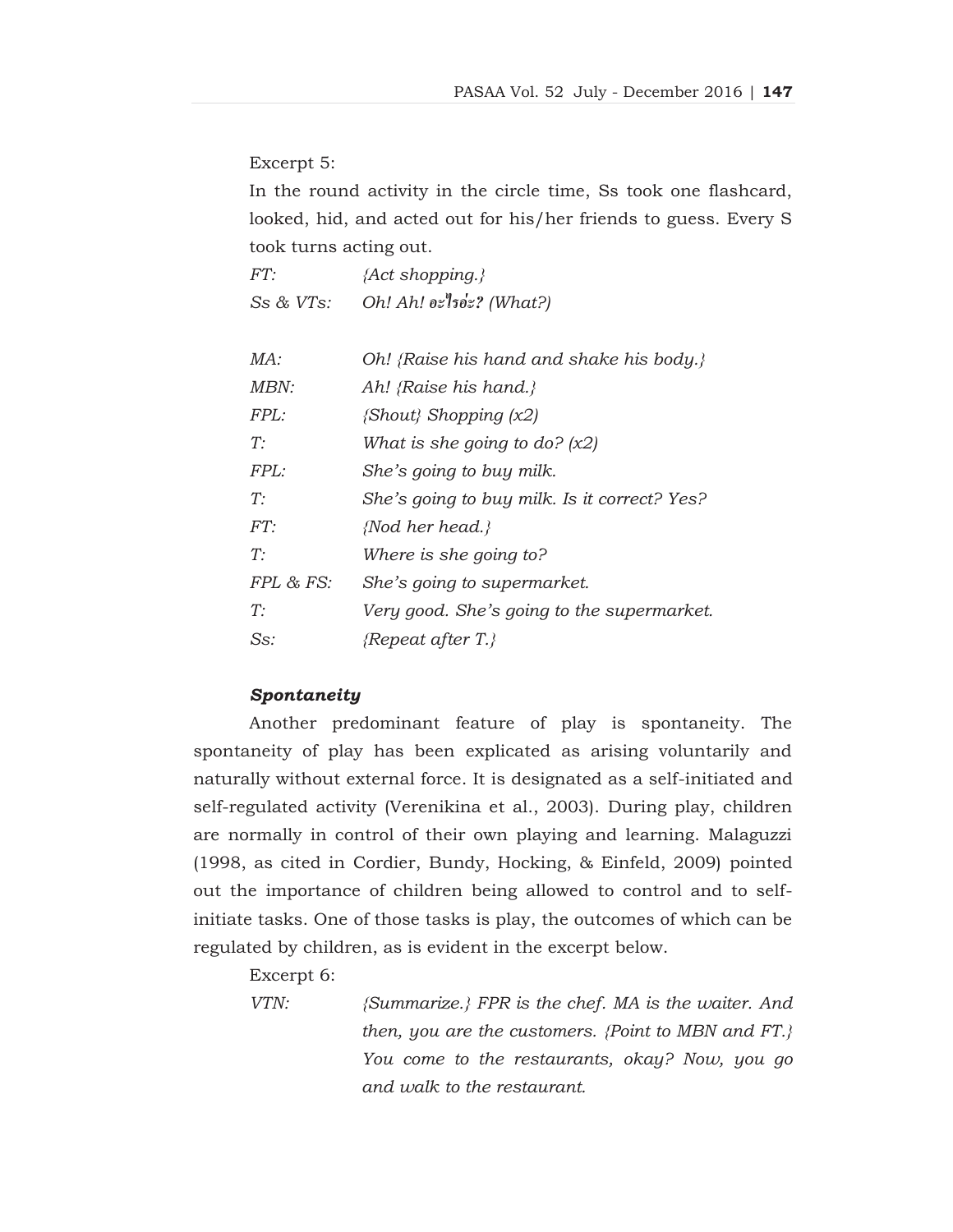| MBN & FT: | <i>{Walk out of the center to pretend you are coming to</i>     |
|-----------|-----------------------------------------------------------------|
|           | the restaurant.}                                                |
| VTN:      | Stand up. $(x2)$                                                |
| MA:       | $\mathcal{W}$ l $\mathcal{W}$ (Where am I going?)               |
| VTN:      | Clean the table.                                                |
| MA:       | {Clean the table.}                                              |
| FT:       | ${Walk in.}$                                                    |
| VTN:      | Take a seat. $(x2)$                                             |
| VTN:      | MA, can you ask the question first?                             |
| MBN & FT: | {Talk in Thai loudly.}                                          |
| VTN:      | Listen. Listen to the waiter first. What are you going          |
|           | to have?                                                        |
| MA:       | What are you going to have?                                     |
| FT:       | $\{Speak \; very \; quickly.\}$ I'm going to have pizza. I'm    |
|           | going to have spaghetti. I'm going to have French               |
|           | fries. I'm going to have soup. $\{Point at pictures in the$     |
|           | menu with smile.}                                               |
| MA:       | {Act taking notes of the order and smile.}                      |
| MBN:      | {Start speaking quickly too.} I'm going to have fish.           |
|           | $\hat{n}$ นทุกอย่าง (I'll eat everything.) {Point at the menu.} |
| VTN:      | {Laugh.}                                                        |

 As demonstrated in Excerpt 6, spontaneity occurred at the pretend play center where the participants pretended to cook and order food and drinks. The volunteer teachers at the center helped them with some content background and language. The pretend play center allowed free talk that fostered the participants' use of different sentence structures in order to be authentic. As a result, they spoke Thai mostly. Sometimes, the volunteer teacher would encourage them to use the structures previously learned. However, this finding revealed surprising dialogues in which the participants that took the role of customer looked at the menu and regulated their own playing. They began to order in English with the correct structure learned in the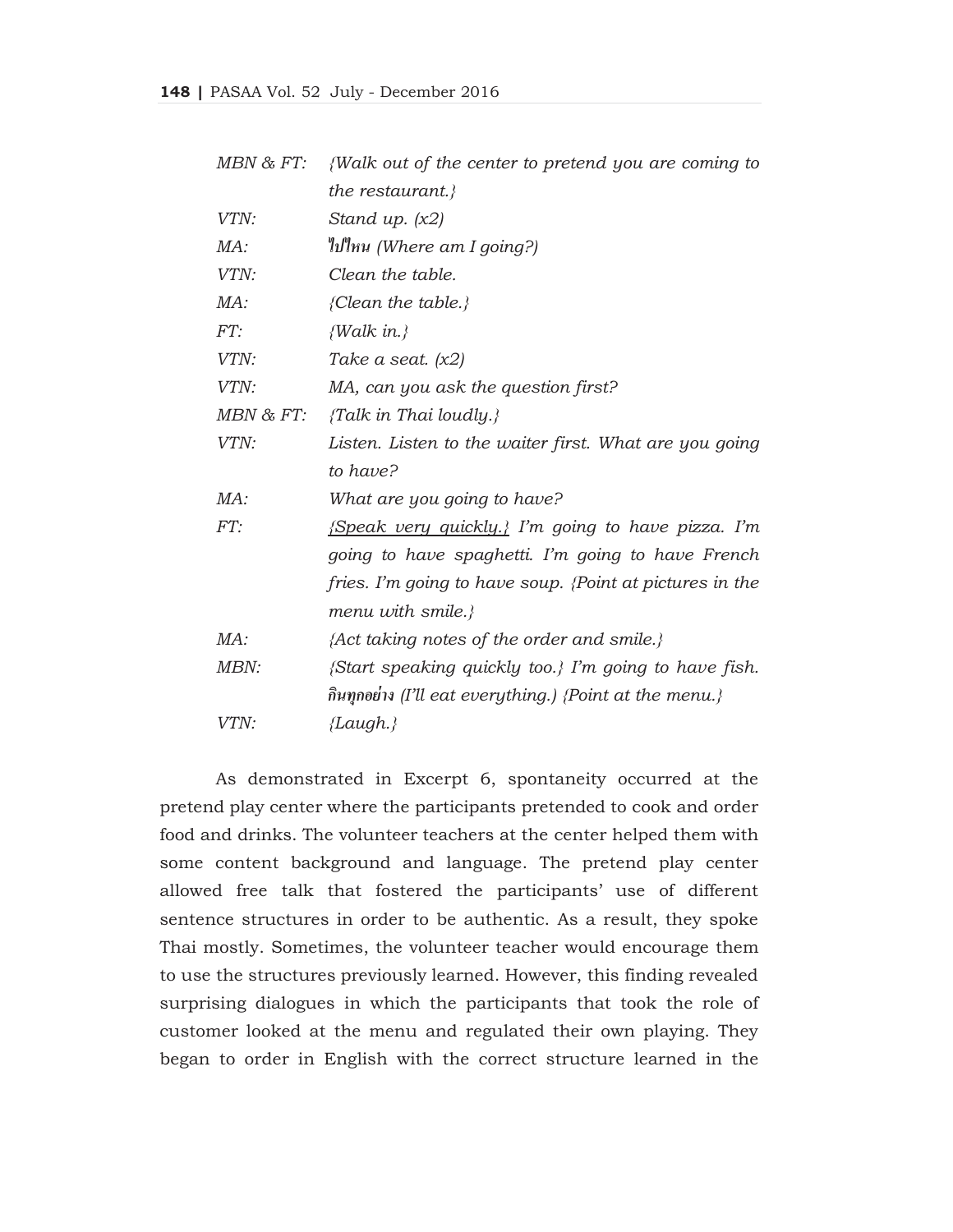circle time. Also, they spoke with full sentences in speed response, and with confidence.

## *Absence of fear of failure*

 Play is a time when children do not feel stressed or bored (Landreth, 2002). When they play, they feel free from fear of loss, risk, and harmful or damaging possibilities. For one thing, this feature means that play is pressure-free, as it is fun and relaxing. In addition, the features of creativity and imaginary situations can reduce the tension arising from feeling the need to be right. Correctness is not always of paramount importance. Moreover, exploration and experience allow children to play and learn by trial-and-error. They feel free when they play and analyze their failure, adapt and adjust, and try again as many times as they want in their own time and space. Thus, there is no serious punishment or any undesirable consequences when they play.

Excerpt 7:

| T: | {Point to the next picture and act.} |  |  |  |  |  |
|----|--------------------------------------|--|--|--|--|--|
|----|--------------------------------------|--|--|--|--|--|

- $S$ s: *He has: [a:: ขี้มูกโป่ง {smile.}*
- *FL: Nose> # Nose running>*
- *T: {Point to FL to signal that she had a good guess.} He He has a [runny nose.*
- *FPL: He has a nose xx]*
- *Ss: He has a runny nose. (Two times repetition)*

Excerpt 8:

| FL: | {Pick up a mango from a big fruit basket.} How much is |
|-----|--------------------------------------------------------|
|     | that?                                                  |

- *MBP: Er:: ######## Five. Five teen. Five teen baht.*
- *FL: ทอนห้าบาท (Give me 5 baht change)*
- *MBP: เอ้ย บอกว่าห้าสิบ (Oh, I said fifty)*
- *FL: โอ้(Oh!)*
- *MBP: {Laugh.}*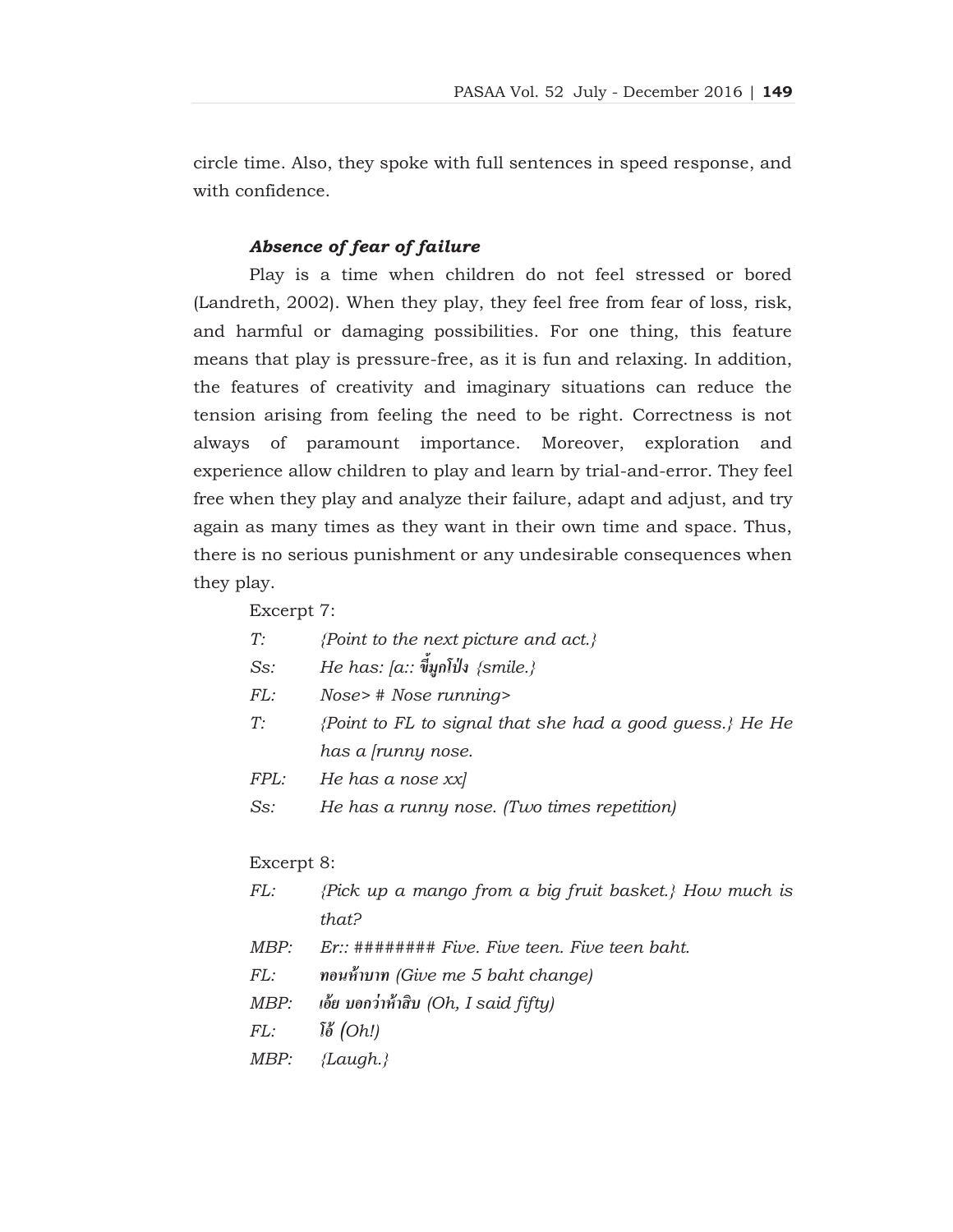*FL: ครูหนู งงกับใบมะพร้าวมาก ใบมะพร้าวบอกว่า five teen baht. (VTN, I'm confused with MBP, he said 'five teen baht'.) VTN: Fifteen. {Smile.}* 

 Both Excerpts 7 and 8 reflect that the participants were willing to create meaning and were not afraid to make mistakes. As shown in Excerpt 7, they knew exactly that they needed to use English but they used Thai with playful feelings without worrying whether they were producing the language correctly or not. In Excerpt 8, on the other hand, the participant tried to make meaning using English, even though the vocabulary was beyond his scope of knowledge. It was not necessary for him to feel afraid of experiencing negative consequences when it was during play. Instead, he was learning by making use of different strategies to talk to his friend. Peer-assisted instruction from both friends and volunteer teachers came into play in giving comments and offering the right word choices.

 Generally, more than one positive affective outcome could be observed at the same time in the same conversation. The following excerpts display several affective outcomes. For example, Excerpt 9 demonstrates the acting-guessing activity for the sickness theme, which made the participants perceive that they could learn spontaneously and act freely. The teacher showed picture cards, and the participants creatively used code mixing associated with a familiar sound of a word in their knowledge, imitated the English accent, and acted funny in their own way without instructions given. The rise of enthusiastic participation and enjoyment could be observed when the participants were willing to try to give answers. They would raise their hands high and uttered the answers loudly without worrying about errors or negative feedback.

Excerpt 9:

| T:  | $\{Point\ to\ the\ next\ picture.\}$         |
|-----|----------------------------------------------|
| Ss: | He has $a \#$ bicycle {Laugh, smile, and say |
|     | no; laugh to signal that they made joke of   |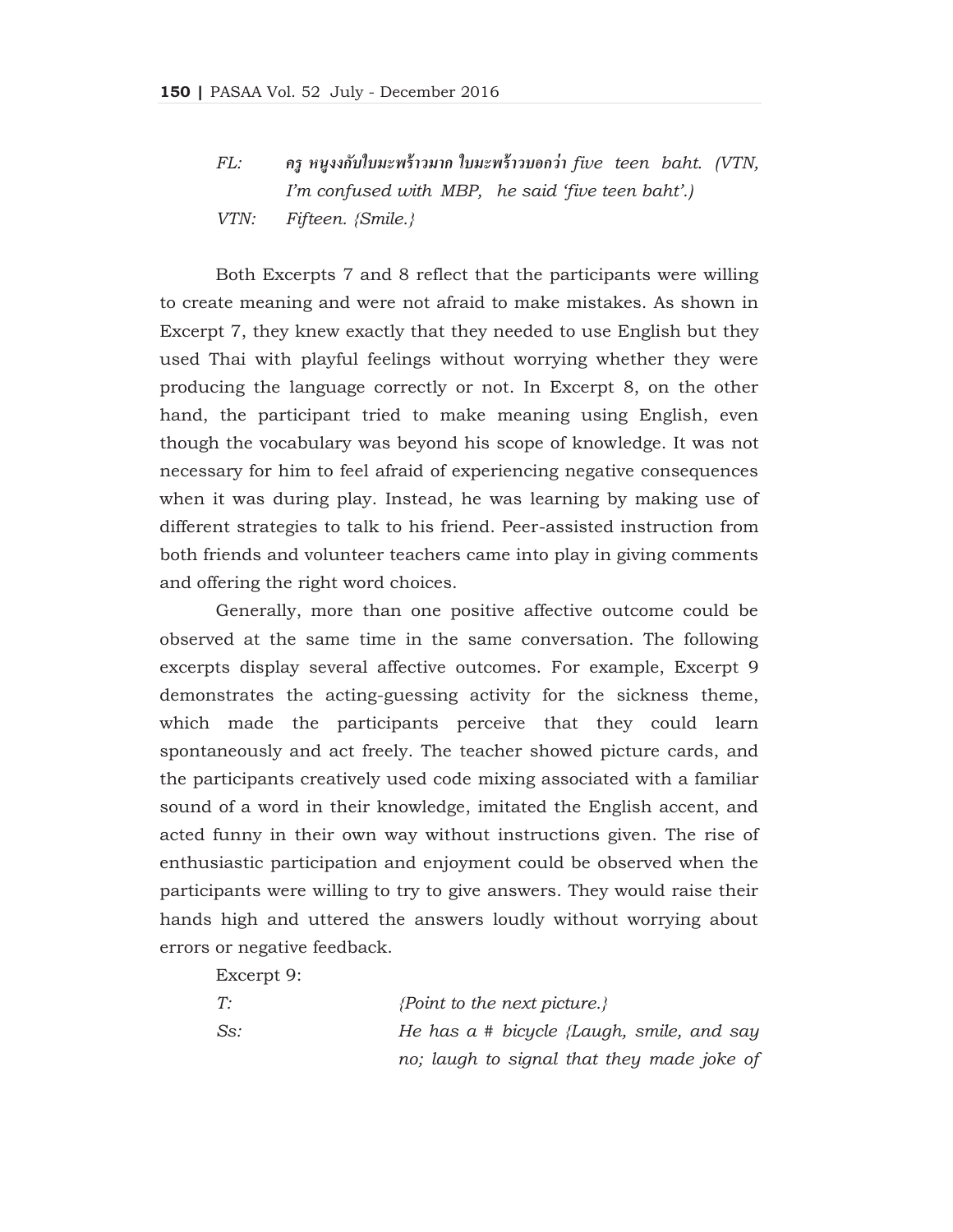|                 | their own answer even they know it was     |
|-----------------|--------------------------------------------|
|                 | not the correct sickness.}                 |
| $Ss$ :          | He has $a$ ##                              |
| MBP:            | ล้ม $(fall)$                               |
| T:              | $\{Act.\}$                                 |
| MP:             | $xx$ $\dot{v}$ au (scratch)                |
|                 |                                            |
| MBN:            | ด้มจักรยาน (fall off the bicycle)          |
| T:              | He has a $\sqrt{s}$                        |
| FPL & FU & MBN: | /skaat/                                    |
| T:              | He has a scratch.                          |
| $Ss$ :          | He has a scratch.                          |
|                 | (Two times repetition)                     |
| T:              | Mr. MBS, he has a scratch.                 |
| $Ss$ :          | He has a scratch.                          |
| T:              | Okay. This is one time. [One more time and |
|                 | then we'll play:: [game::, $okay$ ?]       |
| <i>FU:</i>      | ${Clap \ her \ hands. }$                   |
| MBN:            | $\mu$ a $\mu$ (play game) {Smile.}         |
| $Ss$ :          | {Clap their hands.}                        |

Excerpt 10 illustrates the cooperative learning that occurred when the participants discussed and made use of different strategies such as code mixing, negotiation of meaning, item-based construction, and non-verbal cues/responses to whisper to each other because it was a play situation in which they did not want other team to eavesdrop on their responses. The findings showed that the participants assisted each other to scaffold any difficult words they came across, which was followed by giggling and laughing.

Excerpt 10:

Ss got together and worked on what they wanted to act. They thought, brainstormed what to act, and rehearsed their acting. T and VTs helped each group as needed.

*FPL: xx*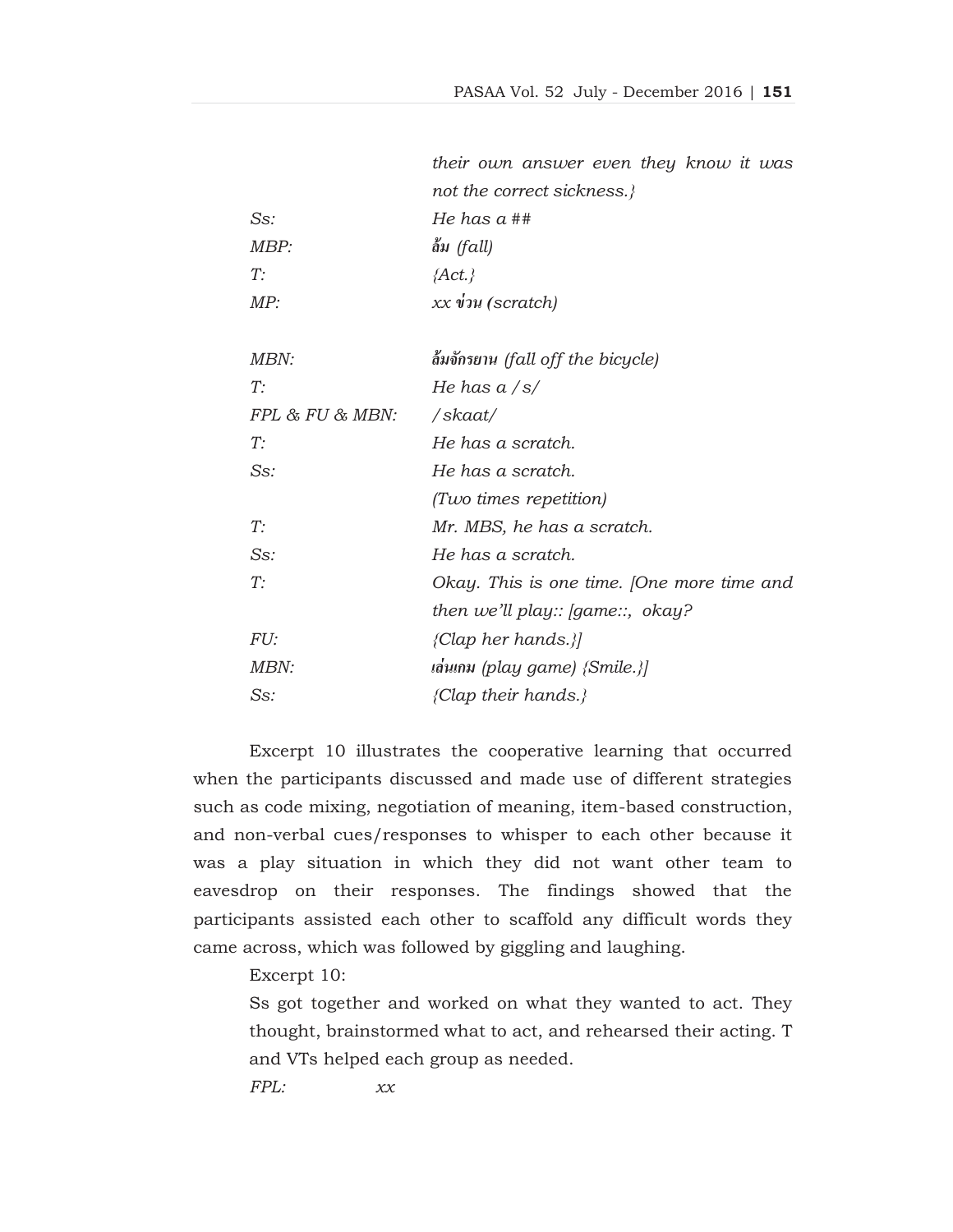| FT:          | Broken arm $\{Act.\}$                                 |
|--------------|-------------------------------------------------------|
| FPL:         | Shh {Tell FT to keep it down.}                        |
| T:           | ${Help}$ the group.} Okay! What do you want? ${Show}$ |
|              | the pictures and point to $MA.$ }                     |
| MA:          | x x                                                   |
| T:           | Four. Four. One, two, three, four {Point to each      |
|              | student.} Four, okay? {Pause for Ss to think.} And,   |
|              | picture 2?                                            |
| FT:          | {Act headache.}                                       |
| FPL:         | {Point at the picture – loose tooth.}                 |
| FS:          | Look at the picture and turn to her friends           |
|              | whispering "cut" and act.}                            |
| FPL:         | Shh {Put her index finger on the mouth.}              |
| FS:          | Cut. Cut {Whisper to her team and act.}               |
| MA:          | $e^*$ os $(What?)$                                    |
| FPL:         | {Act headache to her team.}                           |
| FT & FS:     | {Smile and act headache.}                             |
| FPL:         | MA มานี (MA come here) {Whisper and gather the        |
|              | $team.$ }                                             |
| FT, FPL, FS: | {Act loose tooth and smile.}                          |
| FT:          | $\{Point at the picture diarchea.\}$                  |
| FS & FPL:    | {Act having diarrhea, smile, and laugh softly in      |
|              | order not to let other teams know.}                   |
| MA:          | ไม่เอาด้วยอ่ะ (I'm not going to do that) $\{smile.\}$ |
| FS & FT:     | {Act diarrhea, laugh, clap their hands.}              |
|              | T turned to them to ask what they wanted to act.      |
|              | They replied the key terms in English.                |

 In Excerpt 11, the participants played with the word "bottom" after the teacher's presentation of another word with a similar sound. Later on, they intentionally gave an incorrect answer in another context just so that they could laugh and have fun, even though they had already learned both words—"muscle" and "bottom." Also, the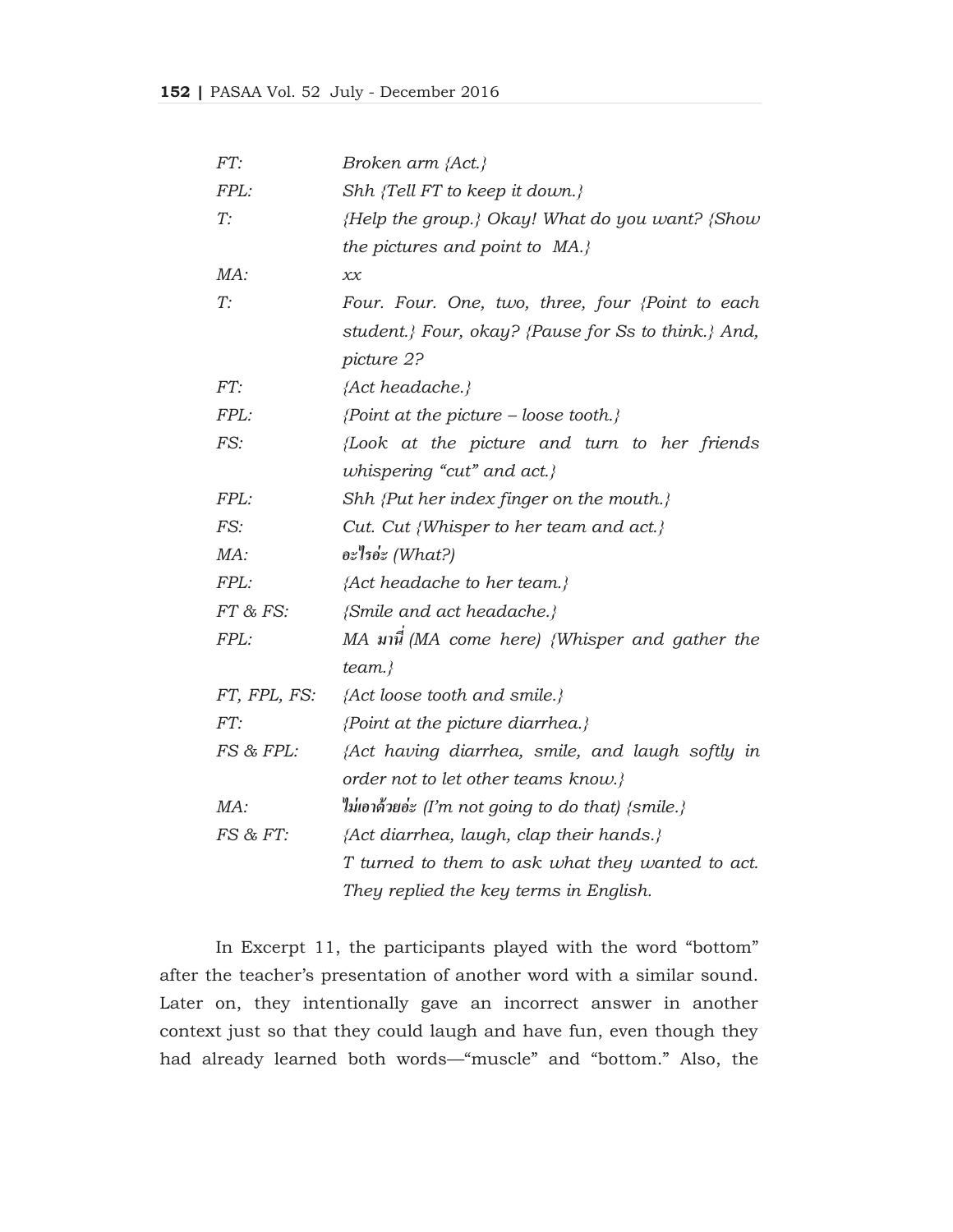excerpt illustrates how the participants put a structure they had already mastered in a new context to be playful.

Excerpt 11:

VTN showed his muscles to help Ss come up with the new vocabulary "muscle" for them.

| FU:  | Big                                                |
|------|----------------------------------------------------|
| FPL: | /botl/(x2)                                         |
| VTN: | Bottom! {Put his hands around bottoms.} Ohw!       |
| Ss:  | {Laugh 9 seconds.}                                 |
| VNT: | Bottom is here. {Touch the Ss' bottoms.}           |
| Ss:  | ${Laudh.}$                                         |
| MBN: | Buffalo. $\{Try\ to\ guess.\}$                     |
| VTN: | $Buffer@!? \{Acting\ buffer@!.\}$                  |
| Ss:  | ${Langh 4 seconds.}$                               |
| FPL: | /misn/ {Guess and laugh.}                          |
| VTN: | React like shocking to hear that answer in a funny |
|      | way.                                               |
| Ss:  | ${Zaugh.}$                                         |
| VTN: | <i>Muscle</i> $(x3)$                               |
| Ss:  | ${Repeated}$ three times and laugh four seconds.}  |
|      |                                                    |

One minute later.

In the next picture, they uncover another strong superhero.

| VTN:        | Do you know what has he got?                       |
|-------------|----------------------------------------------------|
| <i>FPL:</i> | { <i>Jump and raise her hands.</i> }               |
| MBN:        | Big muscle.                                        |
| FPL & FU:   | Big muscle.                                        |
| VTN:        | Big muscle::. So he can be very {act strong.} #### |
|             | very. $\{Act\,strong.\}$                           |
| MBN:        | Big bottom. {Laugh.}                               |
| VTN:        | No big bottom.                                     |
| $Ss$ :      | ${Laudh.}$                                         |
| <i>FPL:</i> | Big bottom. {Laugh loudly.}                        |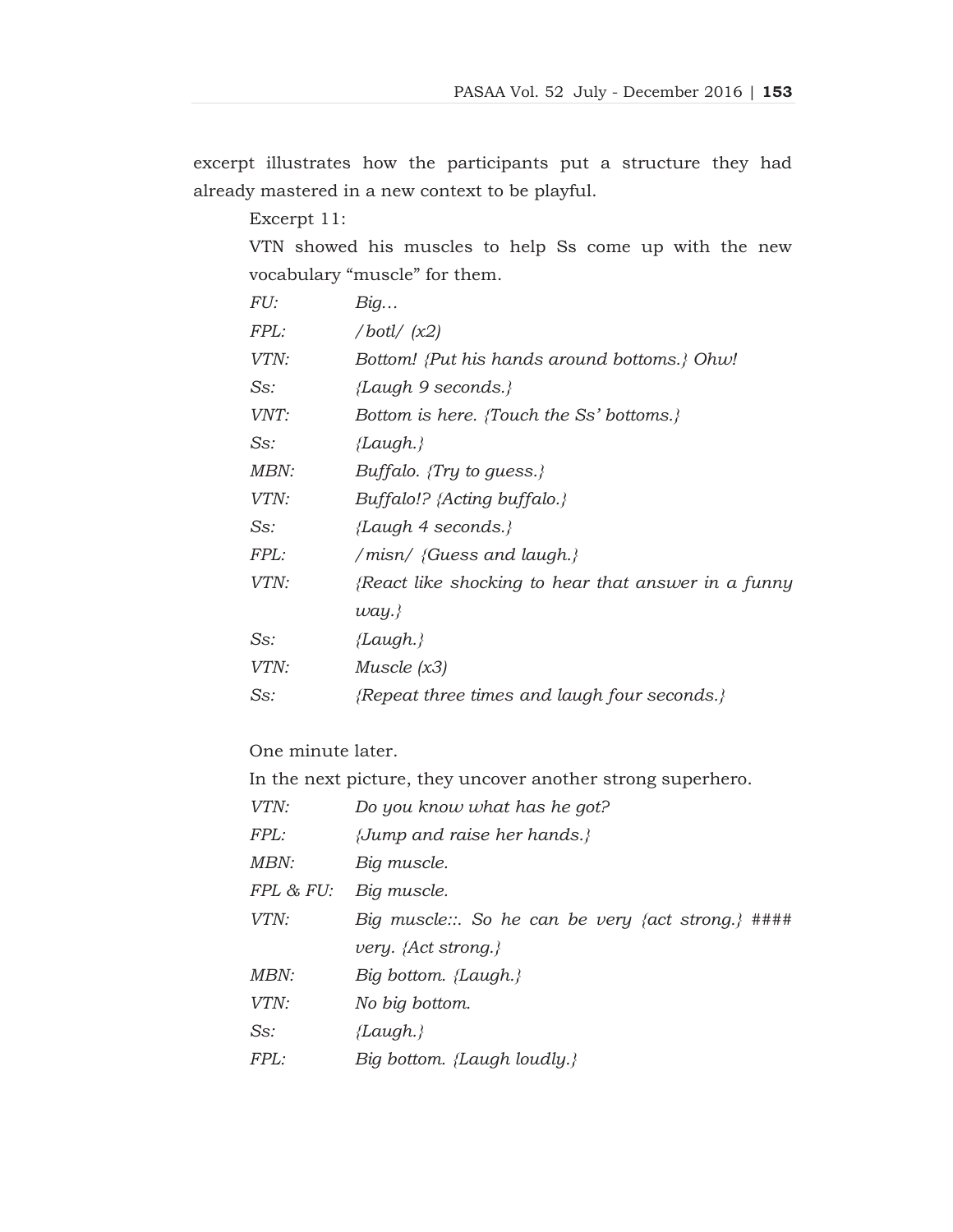*VTN asked Ss to repeat the word "big muscle" with him three times.* 

## *PLL features*

 Three semi-structured interviews were conducted at the end of each unit. There were 15 open-ended questions, and the interviews were done in Thai in order to minimize language barriers when the participants expressed their opinions and feelings. The participants' responses were translated into English by the researcher. This section presents the findings regarding the participants' opinions toward different features of the PLL activities.

## *Language focus*

 Many of the participants expressed how they had intrinsic motivation to learn English, as exemplified as follows:

 *"I wanted to communicate with foreigners so I could travel. (MBN) "I am still not good at English, but I want to improve." (FU and MA)* 

 The participants' language skills improved because of the mediations of the PLL features, including play contexts, play materials, playmates, and playfulness. The results indicated that they mastered more vocabulary, especially when it was taught in full sentences in context. The PLL activities were intentionally designed to use formulaic speech and provided several reinforcements in different contexts and learning stages. Songs and chants were the types of repetition materials and methods that aided the young learners' memory. Ausubel's subsumption theory (1965, as cited in Brown, 2007) asserts that meaningful learning, opposite to rote learning, increases long-term memory or retention, as evident in the following sentiments:

*"It was fun. I knew more English vocabulary such as a head of broccoli." (FPL)* 

*"I got to think in a new way (a different way) to answer about pears. Before, I didn't know what pears were." (MA)*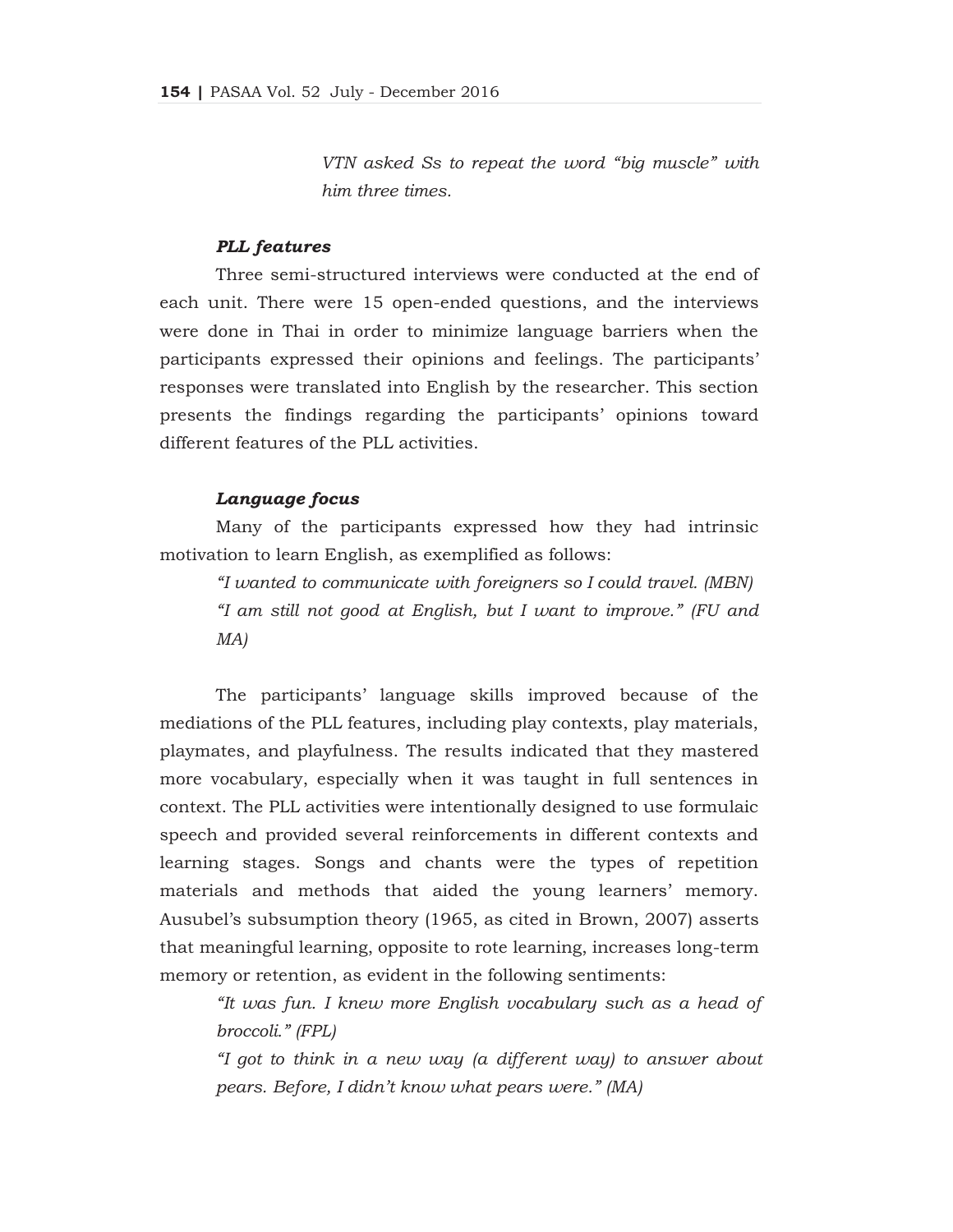*"I liked it because I could communicate with others and foreigners. We did not use it outside of the classroom." (MBN) "I learned new vocabulary about sickness. I felt good because I could switch to speaking English. I spoke ungrammatical English when I was younger, but now, I have improved." (FL)*

 Nearly half of the participants stated that playing and learning English were new to them in terms of the methods of learning, vocabulary learning, and the use of the target language in the classroom. As the participants reflected on the PLL class, they said they liked the activities because they were fun and they had a chance to use the language at the same time.

#### *Play contexts*

 According to the context of this study, the PLL activities were intentionally designed to be practical for the language classroom, with particular emphasis on natural learning for young learners. That is to say, the activities at each learning stage—circle time, centers, and crystallization—comprised the characteristics of play, which allowed the participants to initiate and control their own learning. In the PLL classroom context, 75% of the participants noted that their favorite center was pretend play. The most important reason was that it was fun. Nearly half of them explained that it was because they were able to dress up, play sports, cook, and pretend to be someone else such as a doctor or a superhero. They also got a chance to play with a lot of play materials, as some of them described: *"I like to dress up as a doctor;" "It made me feel like a real doctor who cured my favorite doll;" "I get to cook, answer questions, and play with picture cards;" and "I like to learn the vocabulary about school supplies such as glue and crayon."*

 The numbers of participants that liked games with rules and creative play were rather similar. The participants that favored games with rules gave the reason that they could play with friends and move around while speaking English, whereas those that preferred creative play mentioned that they were keen on arts and crafts.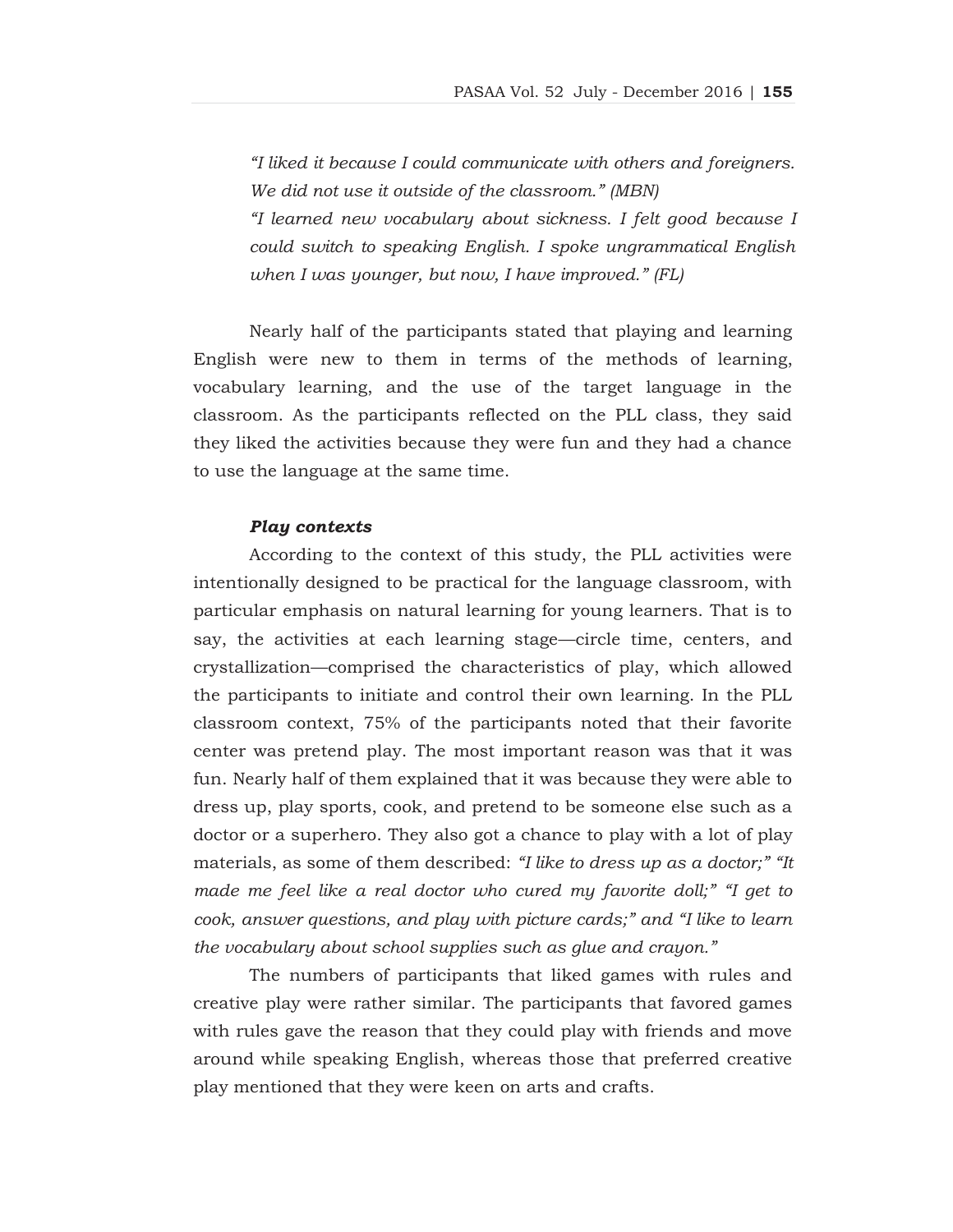When asked which center they did not like, almost all of the participants answered that there was no center they disliked, except for one boy that mentioned that he did not like creative play because it made him feel like turning back in time to his childhood, doing coloring and drawing. He preferred to play with new things instead.

 Additionally, some of the participants explained how they also extended their play when they initiated at home:

*"I put a Ping-Pong ball under the finger puppet so it could stand and looked chubby and cute. Also, the ice-cream sticks I got from the craft we made in the class were disassembled when I got home.* So, I played around with them and made a plant pot out of *them. (FT)*

*"I liked it because I tried it with my little sister when playing with her at home. I asked her to repeat after me." (FS)*

#### *Playmates*

 Playmates take very important roles for young learners learning a language (Broadhead & English, 2005; Frost et al., 2001). Vygotsky (1978) strongly supported socialization between adults and peers and/or among peers to construct young learners' ZPD and cognitive development. Hyvonen (2011) interviewed 14 teachers who taught kindergarten and elementary levels in Finland and reported the importance of teachers' roles, which increased young learners' learning and development areas. Similarly, the benefits of playmates were found in the present study, as the participants mentioned that they liked PLL because they got to play with friends and adults. Some of their sentiments are illustrated below:

*"A fun teacher and games for students to play helped me learn English." (MU)*

 *"Studying and speaking with friends helped me a lot. If I went abroad such as Singapore and Europe, I could communicate." (MBP)*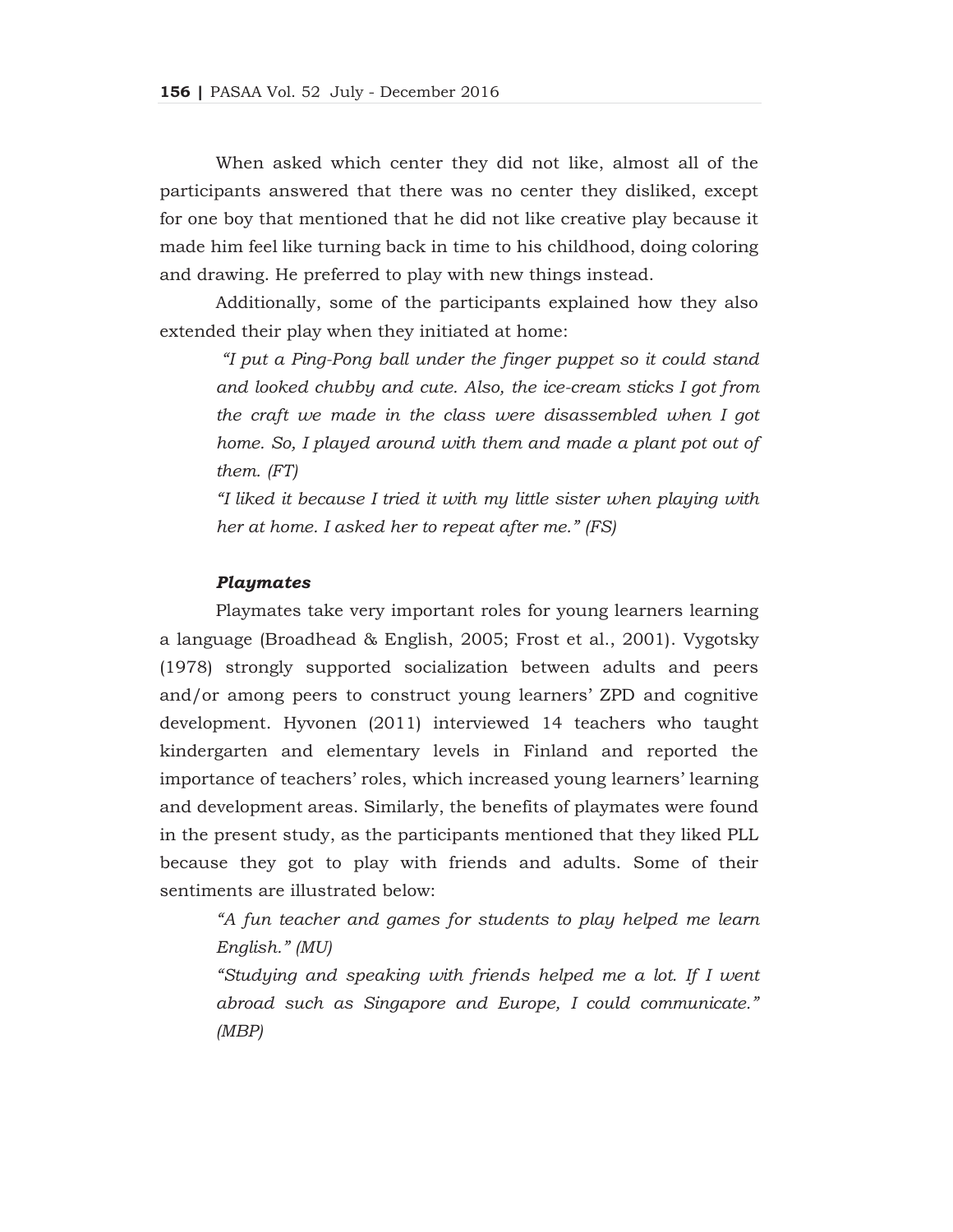Some of the participants explained how they learned English with friends when they encountered some difficulties with language and motivation. They shared their ideas, as can be seen below:

*"I felt okay to use English. Although sometimes I did not understand it, I asked my friends and kept listening. I just listened more to what would follow. Then, I just figured it out. (FT) "Friends, many play toys, and play materials helped motivate my English language learning." (FPR)*

 One interesting response from young participants was that they could play with everyone. It could be implied that once interpreted as they were open to share their enjoyment with anyone regardless of gender, age, or social status. However, it is worth noting that the participants mentioned that they did not like to play with friends that played too aggressively, were naughty, always complained, yelled, or whined a lot.

#### *Play materials*

 Play materials are believed to promote positive affections such as enthusiastic participation, enjoyment, patience, and the absence of fear of failure (Cook, 2000; Howe & Davies, 2005 as cited in Moyles, 2005; Seach, 2007; van Kyuk, 2005). Likewise, in this study, the participants indicated that play materials were an important factor that increased their positive affective outcomes. Scholars have endorsed learning materials to unstructured play toys (Pulaski, 1973 as cited in Singer, 1994) that could let players use their imagination. Drew and Rankin (2004) support the use of open-ended materials, claiming that they improve the children's well-being and brain development, such as critical thinking and problem solving skills, language enhancement, and social engagement. The more the materials meet their interests and suit their age, the more children are motivated to engage in language learning. The key characteristic of the play materials in this study was that the participants could manipulate the objects to share their thoughts and opinions with one another, a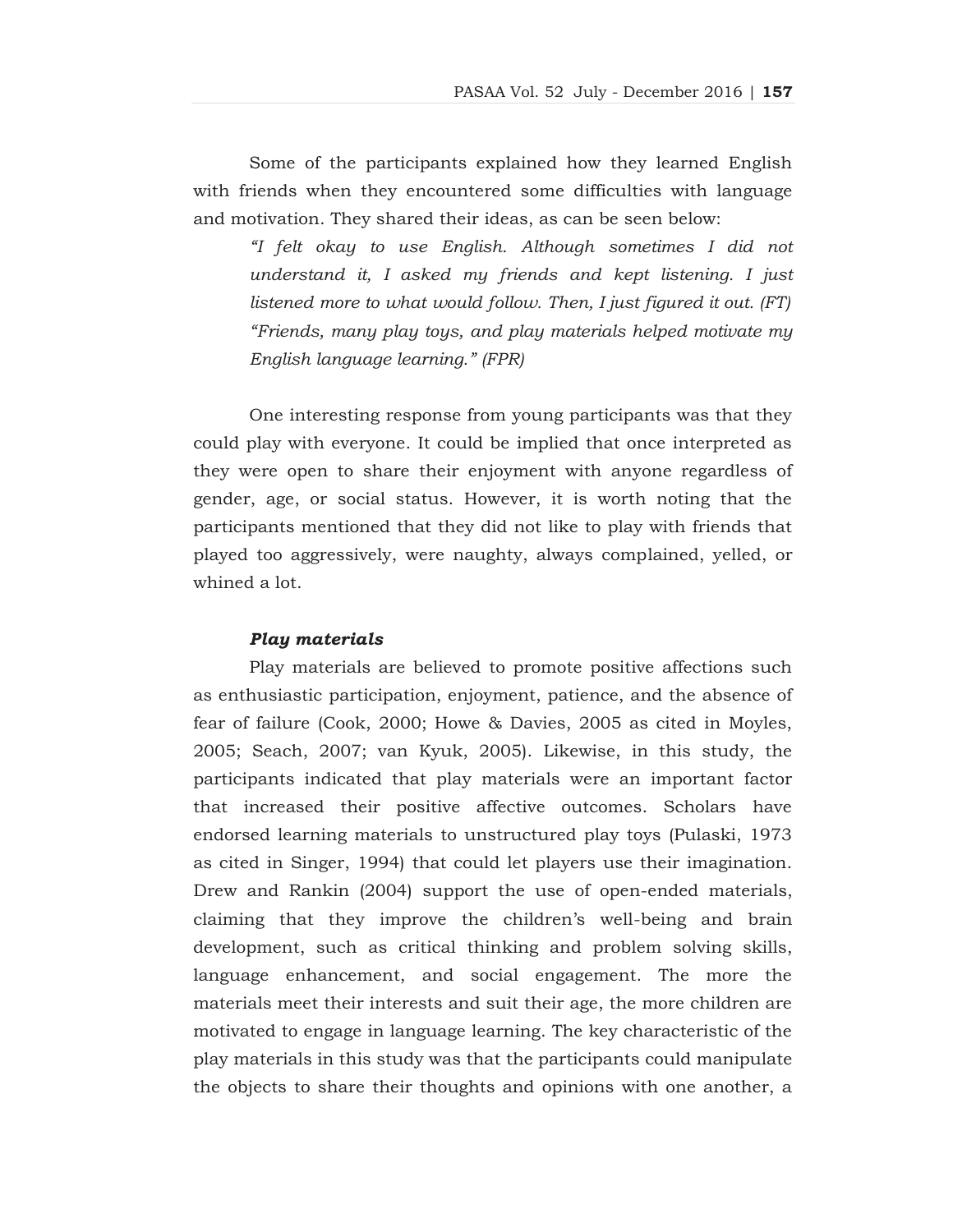key characteristic supported by Roskos, Tabors, and Lenhart (2009). However, it is noteworthy that the participants' preferences varied, probably due to such reasons as gender, as one boy stated that he did not like to play with dolls because dolls were for girls. The following excerpts illustrate such sentiments:

*"I liked Velcro-cutting fruit toys, and fake money because it was fun and I did not have it at home." (MBS and FT) "I liked saucepan because it felt real." (FU) "I liked finger puppets because I had not worn them before." (FL) "Playing with many play toys and materials could stimulate my engagement." (FPR)* 

#### *Playfulness*

 The quality of playfulness refers to the characteristics of play that entail fun and enjoyment, involving the quality of extraordinariness and creativity, as well as absence of fear of failure. Several scholars have supported the benefits of playfulness for learning as it makes language learners experience fun and enjoyment and play temporarily takes them away from their ordinary life (Pellegrini, 1989; Pomerantz & Bell, 2007; Sutton-Smith, n.d. as cited in Salen & Zimmerman, 2006). When asked about their experience with their language learning in the PLL class, most of the participants in this study stated that "fun" was the first thing that came to their mind. Some of the participants explained, for instance, *"I liked it because it made me not embarrassed to speak" (MA).* 

 In a situation in which the participants' play did not come out as expected, every one of them thought, "It was fine." They all explained that they would move on, redo it, play with something new, or continue finishing the new project. Examples of further comments are as follows:

*"It was okay. It was not real." (MBP)* 

*"If you thought it was fun, the unexpected production would also be fun, too. I liked the unexpected one, although it might not look as beautiful as expected." (FS)*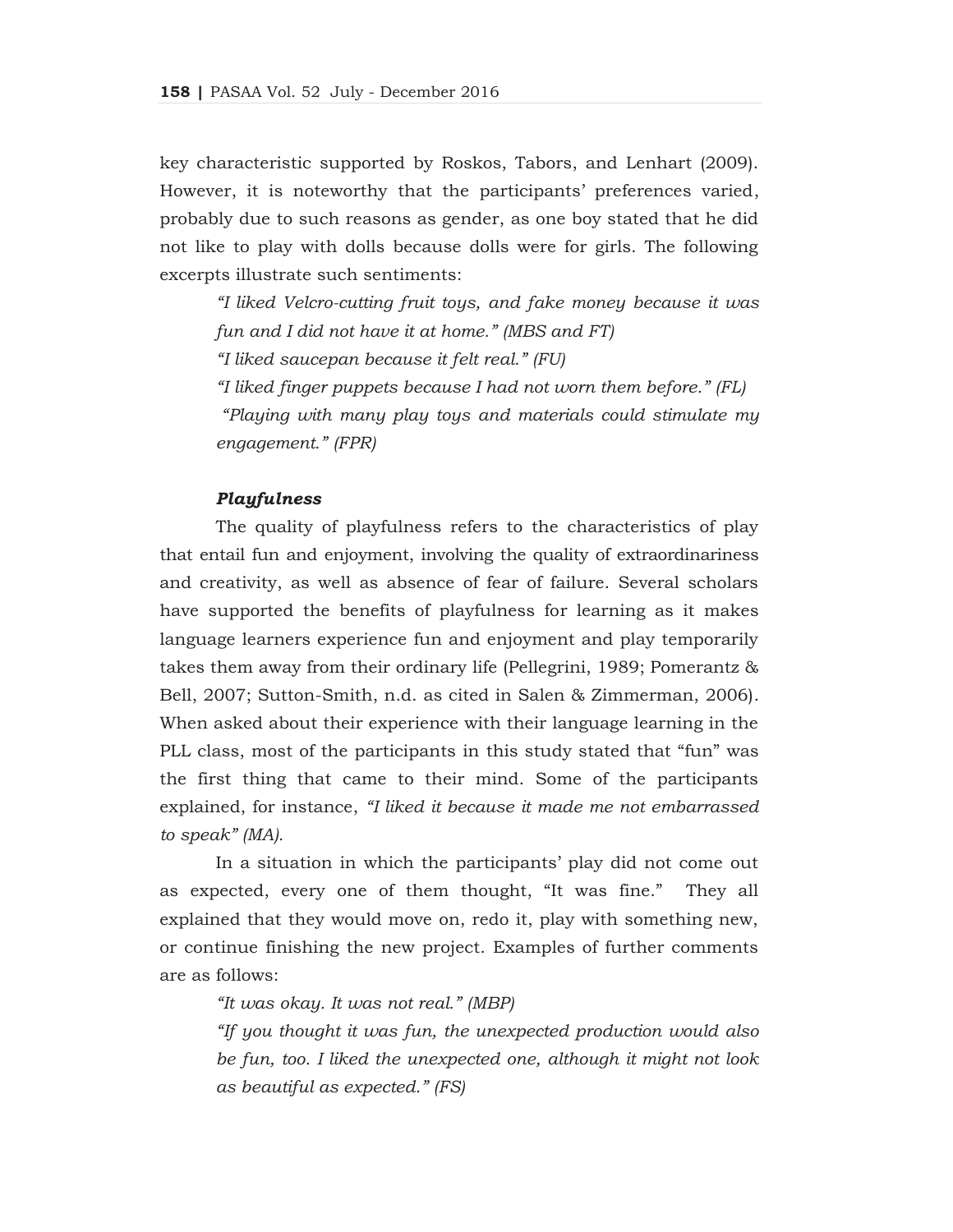*"I laughed at myself. I changed the whole design and got something new instead. I kept fixing it. Or, I played with something else." (FT)*

## *Comparison of play with the regular English classroom*

 All of the participants agreed that the two types of English language classes were different. Approximately 80% of the participants mentioned that they preferred studying in the PLL class to regular English classes. The following excerpts reflect the participants' perceptions of the two different types of classrooms. When in regular classrooms, the participants felt that they were more controlled with fewer play activities and also less chance for English language use:

"*We always study, sit, write, do homework, and do exercises."* 

 *"We can barely play in the regular classroom or not at all."* 

 *"We are not allowed to walk around, which is bad and boring. Sometimes, we are asked to describe things. We are asked to memorize the vocabulary list."* 

 *"We take notes about grammar from the board. The teacher writes something on the board and asks us to copy it down onto our notebook." "There are too many tables and chairs."* 

Referring to the PLL classroom, the participants voiced that they had more freedom to control their own learning with more play activities provided, more target language use, and an easier way of learning the language. Some of the positive feelings they experienced are described as follows:

*"We got to do a lot more activities."* 

*"It was more fun."* 

*"We can half play half learn. We can play and learn at the same time."* 

*"Play helps me remember vocabulary more and better because I speak while playing, so I can remember it. I can remember vocabulary without having to take notes."* 

*"It has wider space and it is not messy, which makes it more fun to play and makes me feel more comfortable."*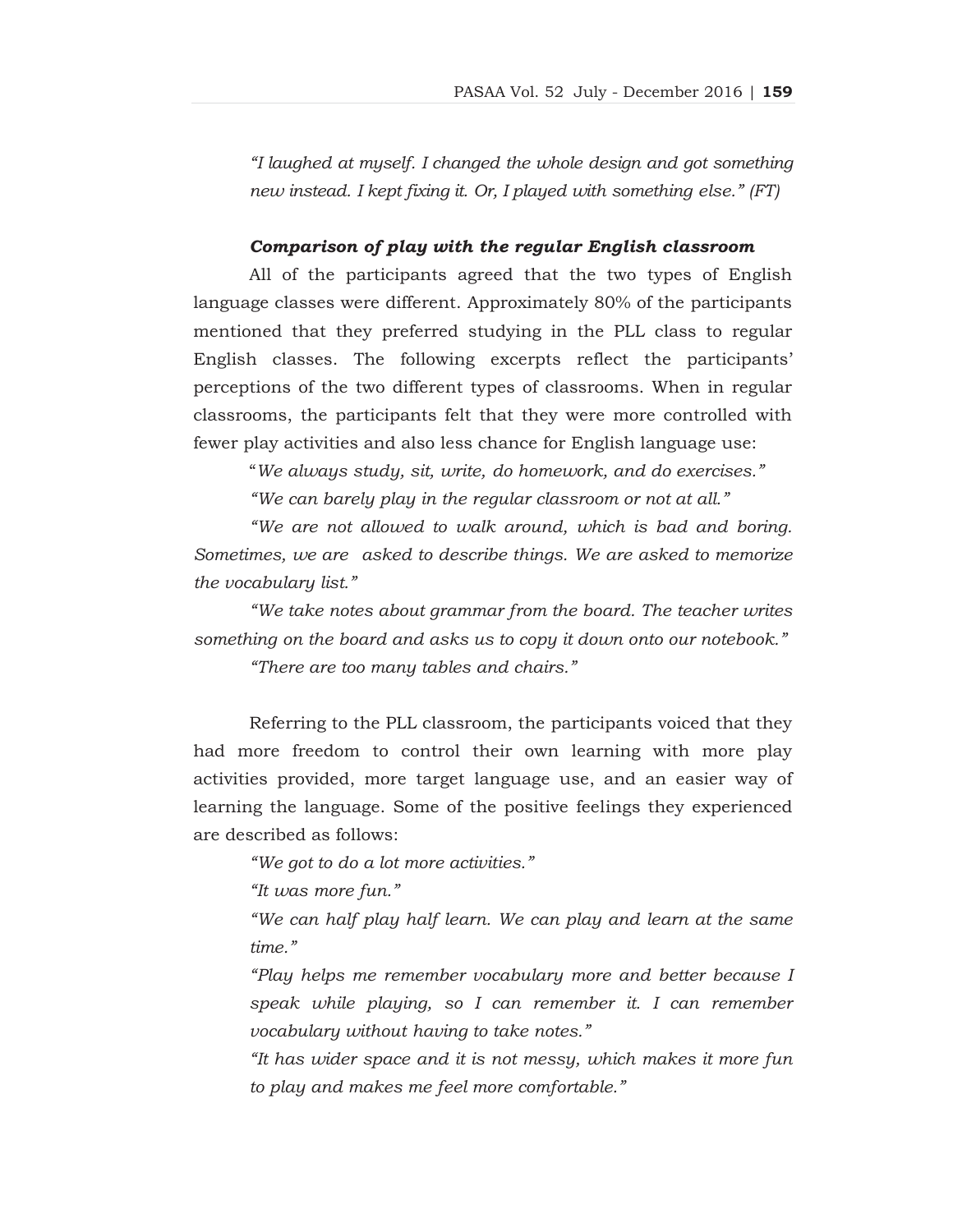*"I understand the lessons more this way."* 

 In conclusion, the classroom observations revealed the participants' positive affective behaviors in terms of enjoyment, creativity, enthusiastic participation, spontaneity, and absence of fear of failure when they learned via the PLL activities. The semi-structured interviews reflected the participants' experiential learning in the PLL classroom in terms of the different features of PLL that they could compare to their experience in the regular language classroom. Almost all of the responses indicated that the PLL activities provided a great positive impact not only on their oral language skill development but also on other areas of child development, especially affective development, which could help them become positive and more effective learners.

#### **Implications and Recommendations**

## *Implications from the study findings*

 As for classroom settings, the participants clearly preferred the PLL classroom setting over that of their traditional language classroom. Teachers should therefore consider arranging more empty space, centers, loud areas, literacy resources, learning tools, and corners in order to create a learning atmosphere that suits the children's interests and proficiency levels and supports the interactive and communicative activities in their traditional classrooms to further facilitate their students' learning and mastery of the target language.

 With regard to play activities, teachers of young language learners should consider organizing activities with more freedom characterized by less instruction, more open-ended situations, and more diverse tasks because they promote language adjustment, imagination, and innovation that can extend learners' language skill development. Teachers should use the activities to guide and encourage children to make their own choices regarding communication as well. In addition, both structured and unstructured play toys can be provided. The structured toys can help indicate meanings directly,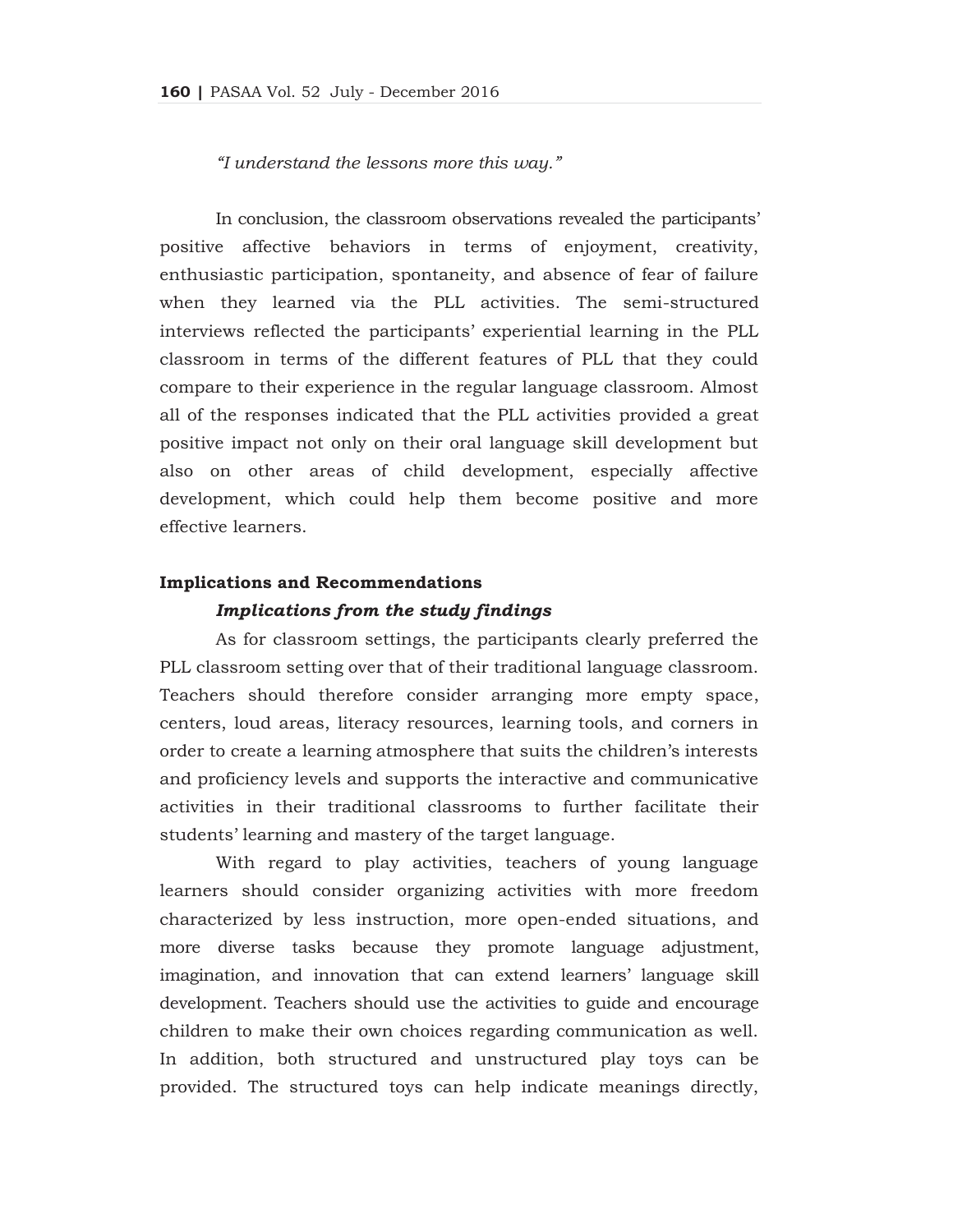while the unstructured or open-ended materials can be utilized to promote imagination and creativity. Drew and Rankin (2004) emphasized the significance of open-ended materials in children's play, as they found that children enjoyed different ways of learning with play materials requiring the use of different skills such as hand-eye coordination and arranging skills.

 Playmates are one of the most important features for successful language learning. They facilitate and scaffold language development and can help with self- and peer assessment. They can help correct some of the errors that occur during a conversation, for instance. Playmates can be the teacher, adults from outside the class, and even classroom peers. In the study, it became clear that the less-able participants could learn to be more confident in providing comments and helping to improve their friends' language. Therefore, teachers should seek opportunities to incorporate play with playmates into their regular classroom lessons.

 Finally, playful use of language should be integrated into the language classroom. Teachers may make use of extraordinary situations, funny ideas, or deviation from reality to attract young learners' attention and to suit their characteristics and interests. For example, teachers may consider using playful behaviors or language to promote creativity and other affective outcomes.

## *Recommendations for further research*

 Further studies should be conducted with different participants such as volunteer teachers and/or parents so as to gain more insight into other stakeholders' perception of the use of play in language learning. Their perception of the values and impacts of PLL activities can lead to improvement of language learning and teaching situations in elementary classrooms.

 In addition, studies should be undertaken to explore other impacts of PLL activities on young language learners' affective outcomes, such as negative outcomes, if any, so that more insightful understanding of the use of PLL activities can be obtained.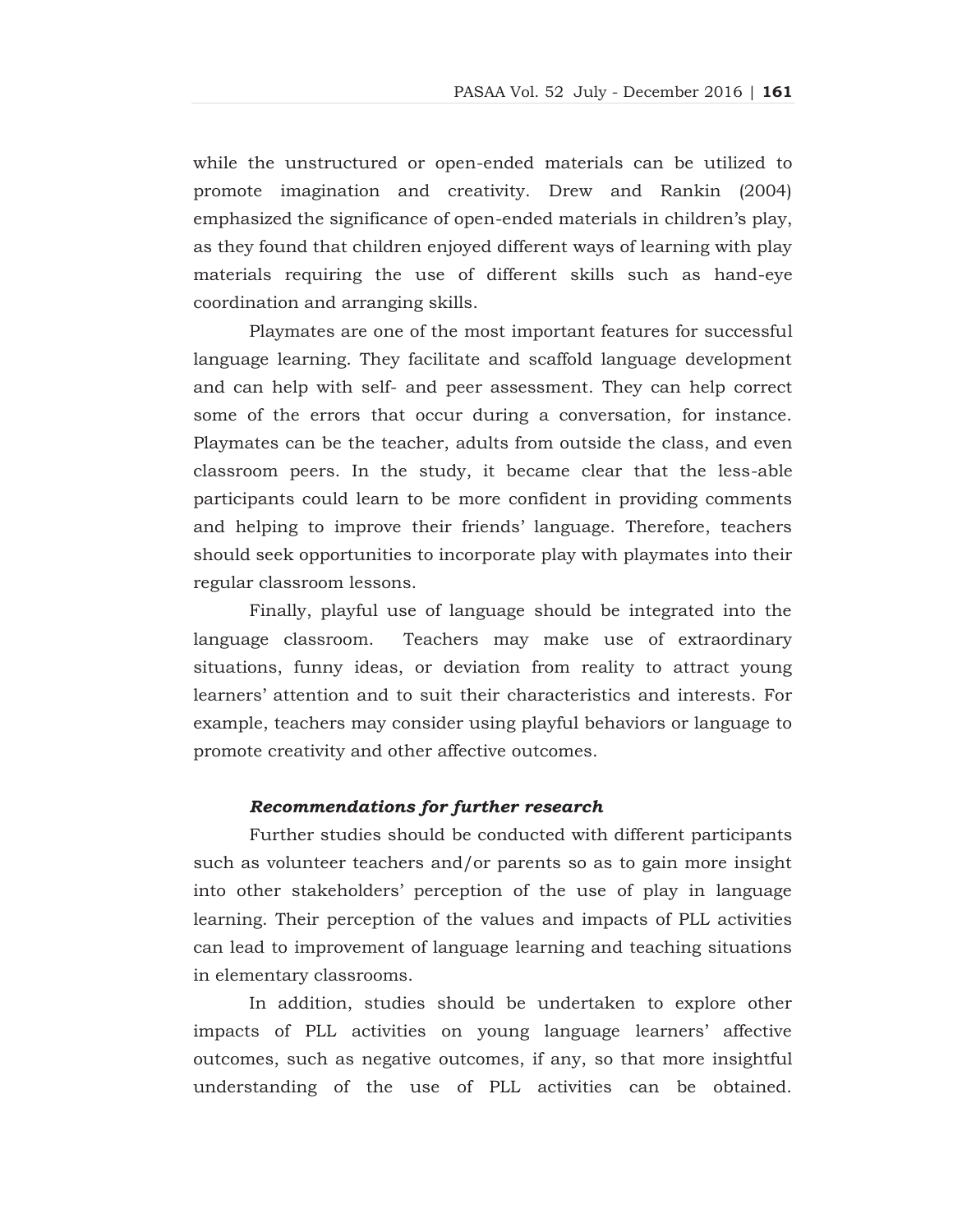Longitudinal studies should also be carried out to determine the longterm impacts of PLL activities on the long-term language development of young learners such as the retention of the vocabulary learned during play.

## **The Authors**

Rin Cheep-Aranai is currently a doctoral candidate in English as an International Language program at Chulalongkorn University and an English lecturer in the Foreign Language Teaching Section at the Department of Curriculum and Instruction, Faculty of Education, Silpakorn University, Thailand. She teaches courses in the fields of ESP and children's language learning. Her main fields of interest include second language acquisition, young language learners, English for elementary education, English for business, English phonetics and pronunciation, and curriculum design. Her recent publications are on extensive reading, business English, digital storytelling, primary English, and play-based language learning. She was awarded the 2015 Junior Research Scholarship Program by Fulbright Thailand.

Punchalee Wasanasomsithi holds a doctorate in Language Education from Indiana University, Bloomington, Indiana, U.S.A. She is currently an associate professor at the Chulalongkorn University Language Institute in Bangkok, Thailand, where she teaches English to undergraduate and graduate students. She is also a committee member of the English as an International Language Program, Graduate School, Chulalongkorn University, where she teaches and supervises master's and doctoral students. Her research interests include ESP, language learning strategies, learner autonomy, and learning-oriented assessment. She can be contacted at punchalee.w@chula.ac.th.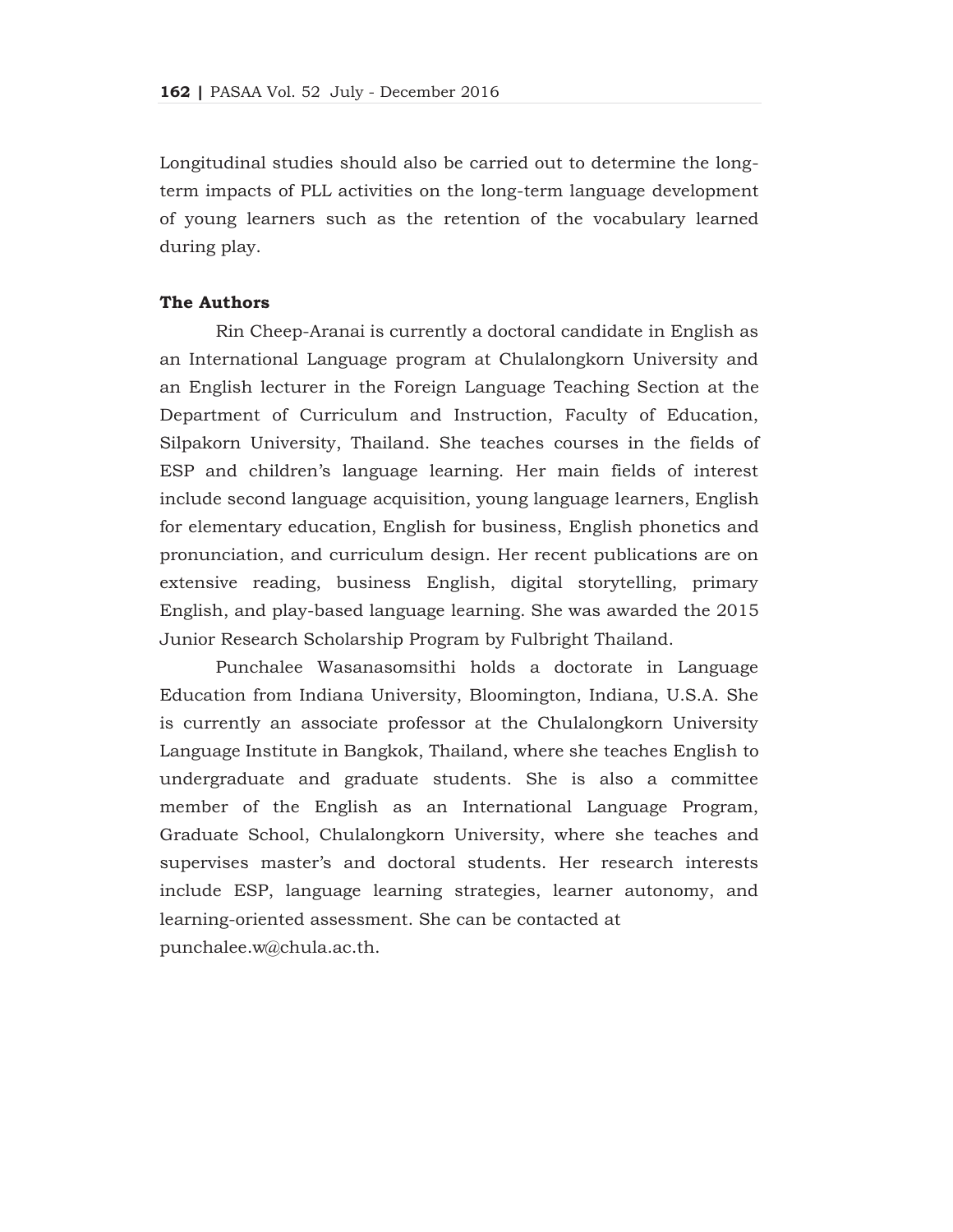#### **References**

Bailey, C. M. (2006). Help children grow-learning through play and fantasy. Oregon State University Extension Service. Retrieved from

http://ir.library.oregonstate.edu/xmlui/bitstream/handle/1957 /18924/ec1297-e.pdf

- Broadhead, P., & English, C. (2005). Open-ended role play: Supporting creativity and developing identity. In J. R. Moyles (Ed.), *The Excellence of Play* (2nd ed., pp. 72–85). Berkshire, UK: Open University Press.
- Brown, H. D. (2007). *Principles of language learning and teaching*. White Plains, NY: Pearson Education.
- Cook, G. (2000). *Language play, language learning*. New York: Oxford University Press.
- Cordier, R., Bundy, A., Hocking, C., & Einfeld, S. (2009). A model for play-based intervention for children with ADHD. *Australian Occupational Therapy Journal*, *56*(5), 332–340. http://doi.org/10.1111/j.1440-1630.2009.00796.x
- Drew, W. F., & Rankin, G. (2004). Promoting creativity for life using open-ended materials. *Young Children*. Retrieved from http://www.rediscovercenter.org/pdf/promoting\_creativity1.pdf
- Frost, J. L., Wortham, S. C., & Reifel, S. (2001). *Play and child development*. Upper Saddle River, NJ: Prentice Hall.
- Gottlieb, M. (2006). *Assessing English language learners: bridges from language proficiency to academic achievement*. Thousand Oaks, CA: Corwin Press.
- Griva, E., Semoglou, K., & Geladari, A. (2010). Early foreign language learning: Implementation of a project in a game-based context. *Procedia Social and Behavioral Sciences*, *2*, 3700–3705.
- Howes, C., & Smith, E. W. (1995). Relations among child care quality, teacher behaviour, children's play activities, emotional security, and cognitive activity in child care. *Early Childhood Research Quarterly*, *10*, 381–404.
- Hyvonen, P. (2011). Play in the school context? The perspectives of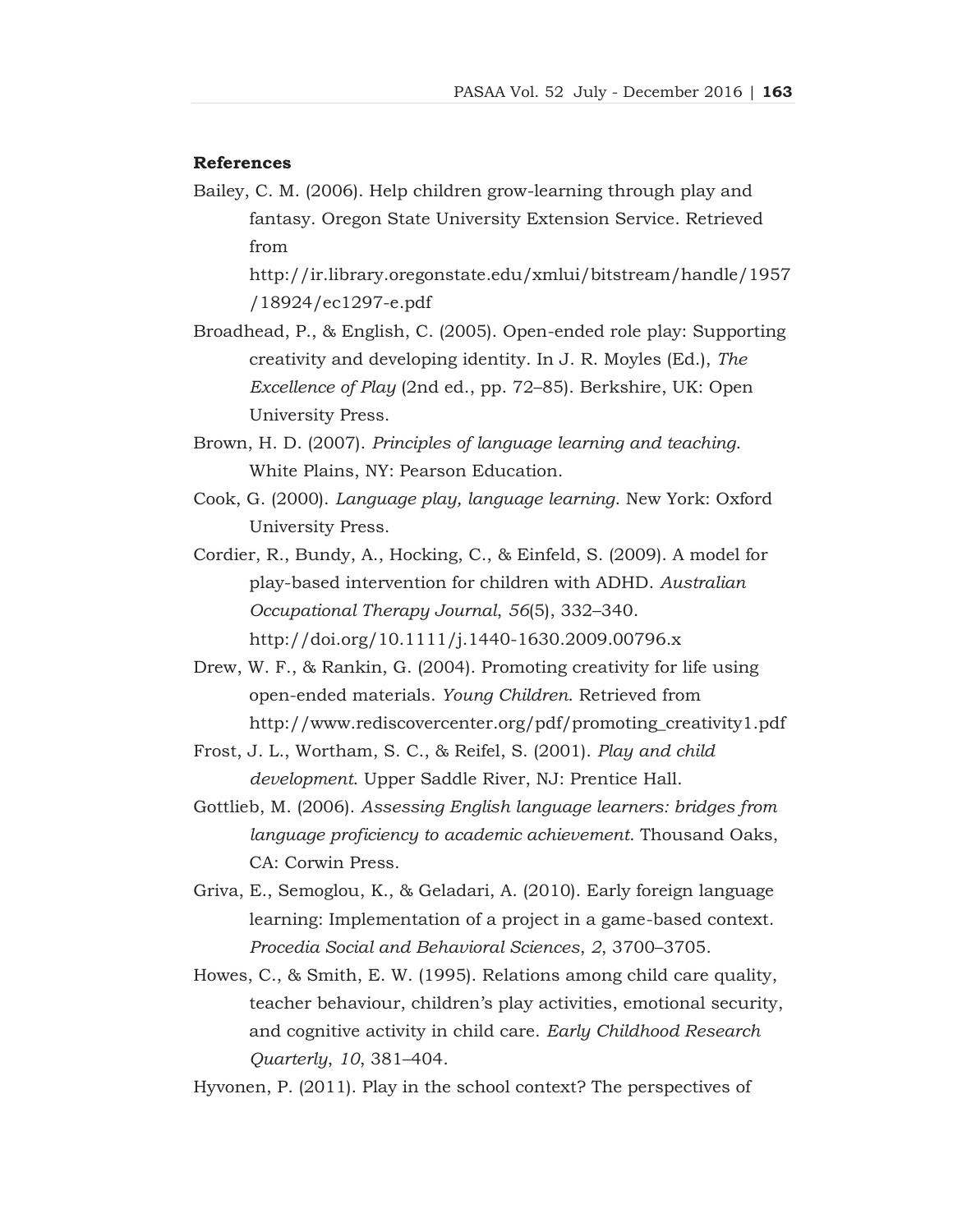Finnish teachers. *AJTE*, *36*(8). Retrieved from

http://dx.doi.org/10.14221/ajte.2011v36n8.5

- Jrank. (2010). Child development reference Play-What is play?, The importance of play, elements of children's play, social elements of play. *Net Industries, LLC*. Retrieved from http://social.jrank.org/pages/492/Play.html
- Krashen, S. D., & Terrell, T. D. (1983). *The natural approach*. New York: Pergamon.
- Landreth, G. (2002). What is play? *Eureka*. Retrieved from http://www.eureka.org.uk/Play\_and\_learn/what\_is\_play
- Lee, D. M., & Rubin, J. B. (1979). *Children and language*. CA, USA: Wadsworth.
- Lightbown, P. M., & Spada, N. (1993). *How languages are learned*. Oxford: Oxford University Press.
- Lightbown, P. M., & Spada, N. (2013). *How languages are learned* (4th ed.). New York: Oxford University Press.
- McMahon, L. (1992). *The handbook of play therapy*. London, UK: Routledge.
- Monsalve, S., & Correal, A. (2006). Children's oral communication in English class activities: An exploratory study. *Profile Issues in Teachers' Professional Development*, *7*(2006), 131–146.
- Moyles, J. R. (2005). The excellence of play. Maidenhead, UK: Open University Press.
- Novack, G. (1960). John Dewey's theories of education. *International Socialist Review*, *21*(1). Retrieved from

http://www.marxists.org/archive/novack/works/1960/x03.htm

- Nuktong, P. (2010). *The effects of Drama-based instruction on English oral communication ability and motivation in learning English of the eleventh grade students*. Chulalongkorn University, Bangkok, Thailand.
- O'Malley, J. M., & Chamot, A. U. (1990). *Learning strategies in second language acquisition*. Cambridge, UK: Cambridge University Press.
- Panthumasen, P. (2007). International program for teacher education: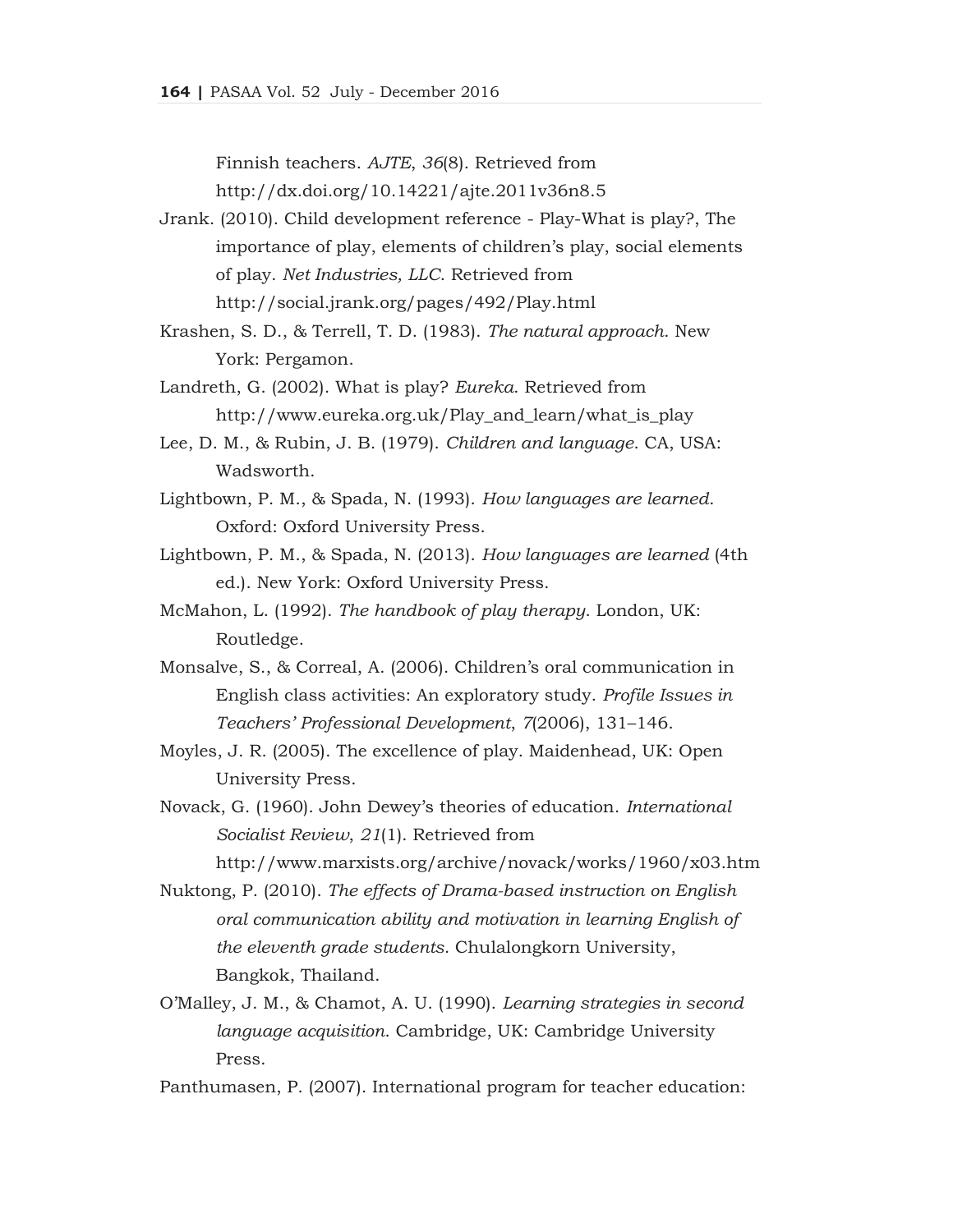An approach to tackling problems of English education in Thailand. In *11th UNESCO- APEID International Conference*. Bangkok, Thailand. Retrieved from

http://www.worldedreform.com/pub/paperie13dec07.pdf

- Parten, M. B. (1932). Social participation among pre-school children. *Journal of Abnormal and Social Psychology*, *27*(3), 243–269. Retrieved from http://psycnet.apa.org/?&fa=main.doiLanding&doi=10.1037/h 0074524
- Pellegrini, A. D. (1989). Elementary school children's rough-andtumble play. *Early Childhood Research Quarterly*, *4*, 245–260.
- Pomerantz, A., & Bell, N. D. (2007). Learning to play, playing to learn: FL learners as multicompetent language users. *Applied Linguistics*, *28*(4), 556–578.
- Raban, B. (2001). Talking to think, learn, and teach. In P. G. Smith (Ed.), *Talking classrooms: Shaping children's learning through oral language instruction* (pp. 27–41). Delaware, US: International Reading Association.
- Rice, L. (2009). Playful learning. *Journal for Education in the Built Environment*, *4*(2), 94–108. Retrieved from http://ctiweb.cf.ac.uk/jebe/pdf/LouisRice4(2).pdf
- Richards, J. C., & Rodgers, T. S. (2001). *Approaches and methods in language teaching* (2nd ed.). Cambridge, UK: Cambridge University Press.
- Roopnarine, J. L., & Johnson, J. E. (2013). Approaches to early childhood education. Upper Saddle River, NJ: Pearson.
- Roskos, K. A., Tabors, P. O., & Lenhart, L. A. (2009). *Oral language and early literacy in preschool: talking, reading, and writing* (2nd ed.). Newark, DE: International Reading Association.
- Salen, K., & Zimmerman, E. (2006). The game design reader: A rules of play anthology. Cambridge, MA: MIT Press.
- Scarlett, W. G., Sophie, N., Dorothy, S., & Iris, P. (2005). *Children's play*. Thousand Oaks, CA: Sage Publications.
- Seach, D. (2007). *Interactive play for children with autism*. New York: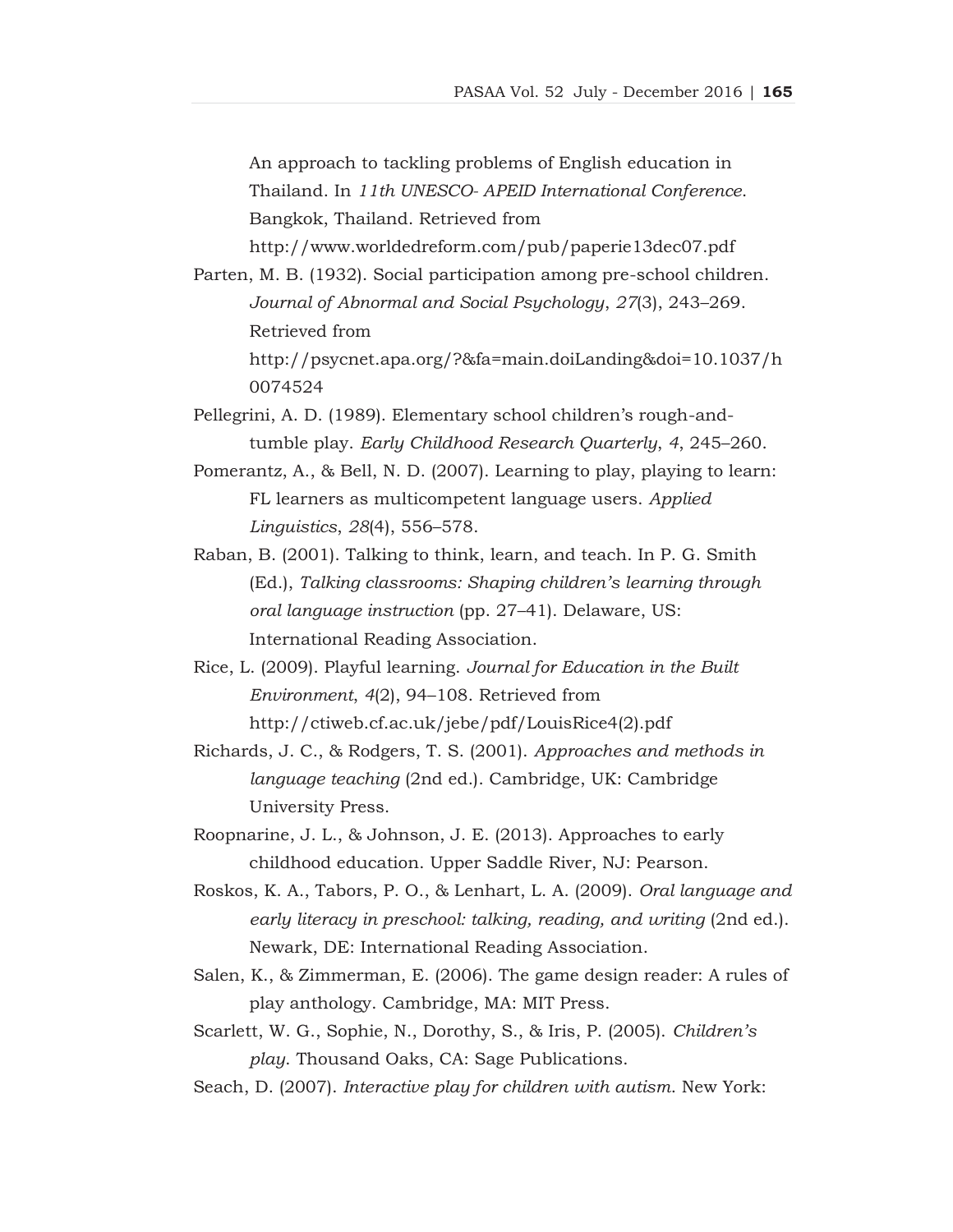Routledge.

- Singer, J. L. (1994). Imaginative play and adaptive development. In J. H. Goldstein (Ed.), *Toys, play, and child development* (pp. 6–26). Cambridge: Cambridge University Press.
- Smith, P. G. (2001). Shaping our worlds: The role of oral language in children's learning. In P. G. Smith (Ed.), *Talking classrooms: Shaping children's learning through oral language instruction* (pp. 1–14). Delaware, US: International Reading Association.
- Smith, P. K., & Pellegrini, A. (2008). Learning through play. In R. E. Tremblay, R. G. Barr, R. D. Peters, & M. Boivin (Eds.), *Encyclopedia on Early Childhood Development*. Montreal, Quebec: Centre of Excellence for Early Childhood Development. Retrieved from http://www.childencyclopedia.com/documents/Smith-PellegriniANGxp.pdf
- The National Institute for Play. (2009). Play science the patterns of
	- play. Retrieved from http://www.nifplay.org/states\_play.html
- van Kyuk, J. J. (2005). The Pyramid method. In J. L. Roopnarine & J. E. Johnson (Eds.), *Approaches to early childhood education* (4th ed., pp. 395–422). Upper Saddle River, NJ: Pearson Prentice Hall.
- Veitch, J., Bagley, S., Ball, K., & Salmon, J. (2006). Where do children usually play? A qualitative study of parents' perceptions of influences on children's active free-play. *Health & Place*, *12*(2006), 383–393.
- Verenikina, I., Harris, P., & Lysaght, P. (2003). Child's play: Computer games, theories of play and children's development. In J. Wright, A. McDougall, J. Murnane., & J. Lowe (Eds.), *Young children and learning technology. Conference in research and practice in information technology* (Vol. 34, pp. 99–107). Sydney: Australian Computer Society. Retrieved from

http://crpit.com/confpapers/CRPITV34Verenikina.pdf

Vygotsky, L. S. (1978). *Mind in society: The development of higher psychological processes*. Cambridge : Harvard University Press.

Whitebread, D. (2003). Teaching and learning in the early years. New